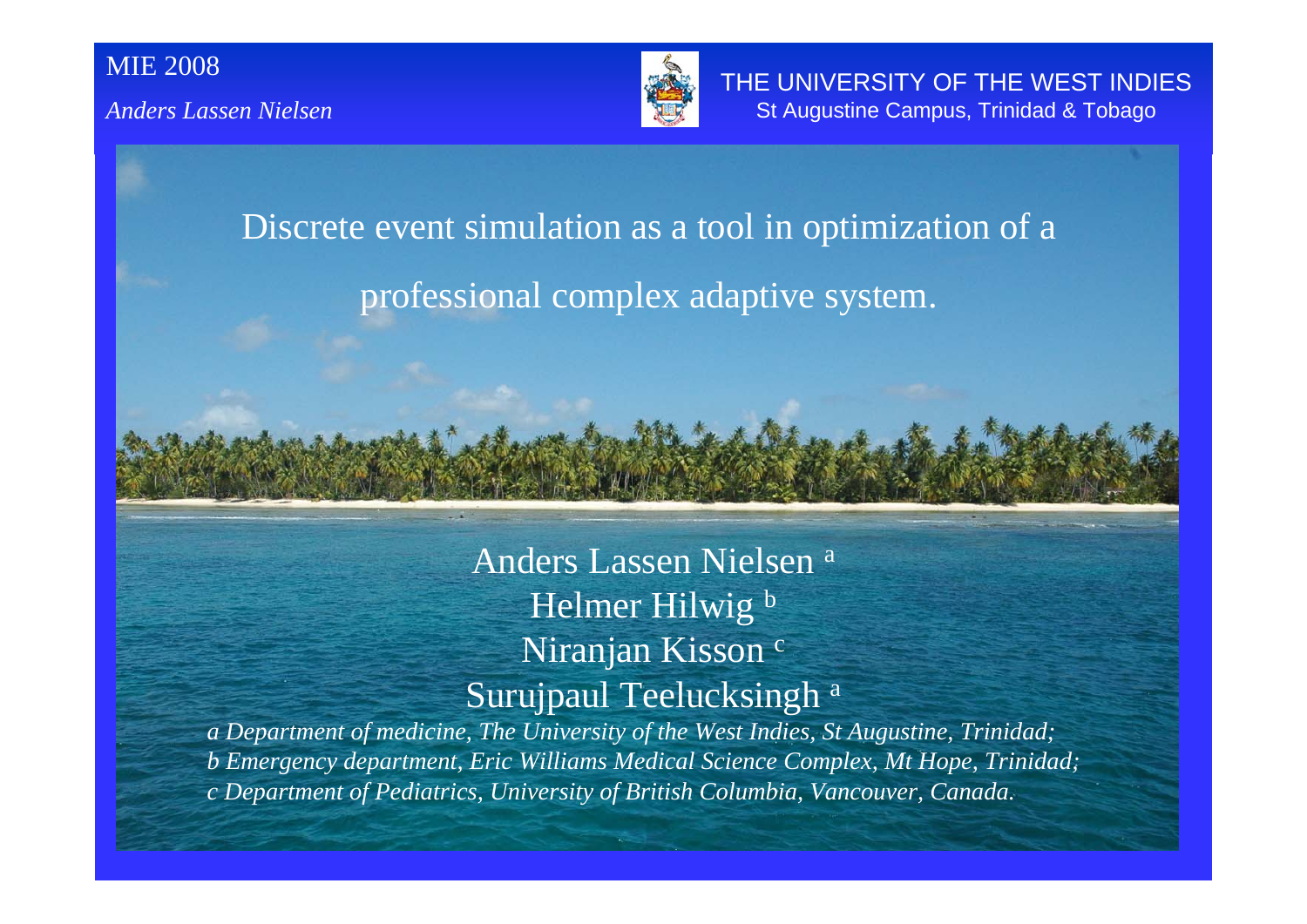

THE UNIVERSITY OF THE WEST INDIES St Augustine Campus, Trinidad & Tobago

#### But the (health care) system is under pressure

Health care systems are struggling with financial limitations worldwide. The increasing demand for health care services leads to what many categorize as a health care crisis [1]. The problems were highlighted by The Institute of Medicine [2] calling for health care systems to be more efficient [3].

*[1] Goldsmith JC. The new health-cost crisis. Harv Bus Rev 2001; 79(10):20-21.*

*[2] Kohn LT, Corrigan JM, Donaldson MS. To err is human: building a safer health system. Washington, D.C.: National Academy Press; 2000. [3] WHO. World Report on Knowledge for Better Health - Strengthening Health Systems. 1-146. 2004. Geneva,Switzerland, World Health Organization. Report.*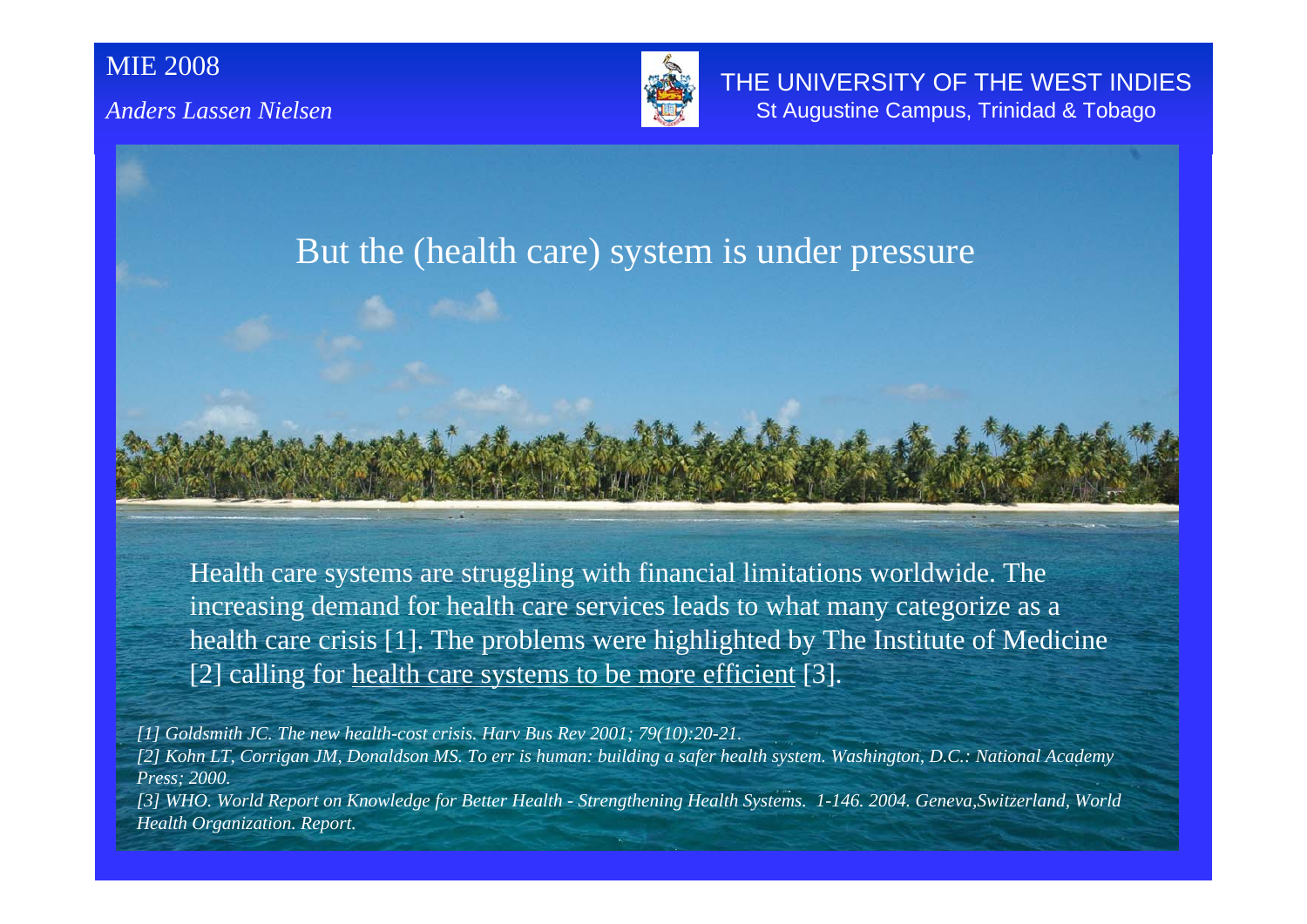

THE UNIVERSITY OF THE WEST INDIES St Augustine Campus, Trinidad & Tobago



Trinidad and Tobago has a health care system of socialized medicine.

> The health care system is inefficient.

Eric William's Medical Science Complex, Mt. Hope; Trinidad, W.I:

Accordingly to WHO 'malfunctioning health systems are at the heart of the problem'. In addition 'countries with few resources struggle with creaking infrastructures, inadequate financing, migrating doctors and nurses, and lack of basic information on health indicators'

*WHO. World Report on Knowledge for Better Health - Strengthening Health Systems. 1-146. 2004. Geneva,Switzerland, World Health Organization. Report.*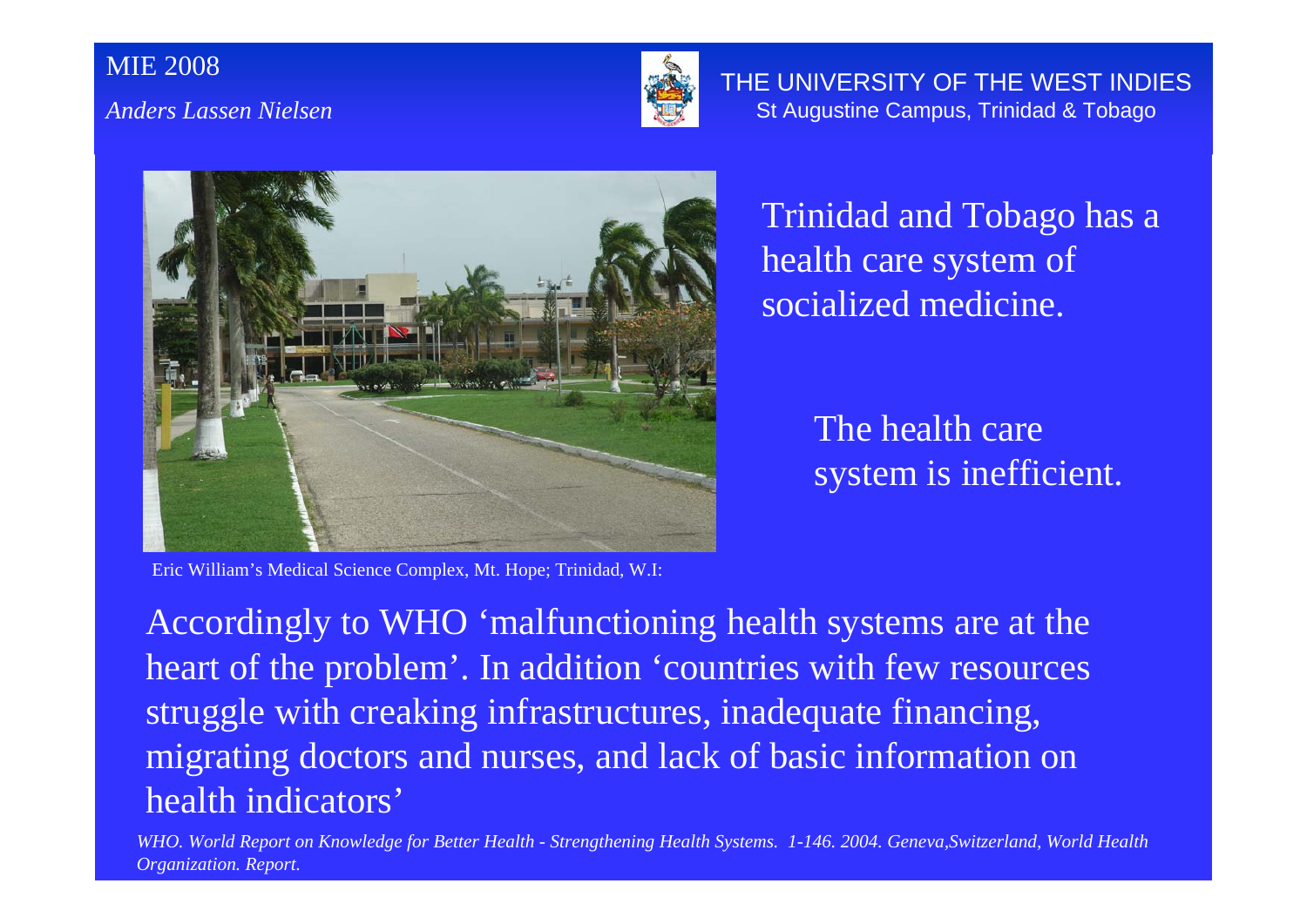

THE UNIVERSITY OF THE WEST INDIES St Augustine Campus, Trinidad & Tobago



Eric William's Medical Science Complex, Mt Hope is our 'tertiary Hospital'

However the delivered health care is less than ideal.

Eric William's Medical Science Complex, Mt. Hope; Trinidad, W.I:

Daily headlines emphasize shortcomings including unacceptable long waits and poor quality especially in the emergency departments (=ED).

The question is how can we improve the service within the given constraints?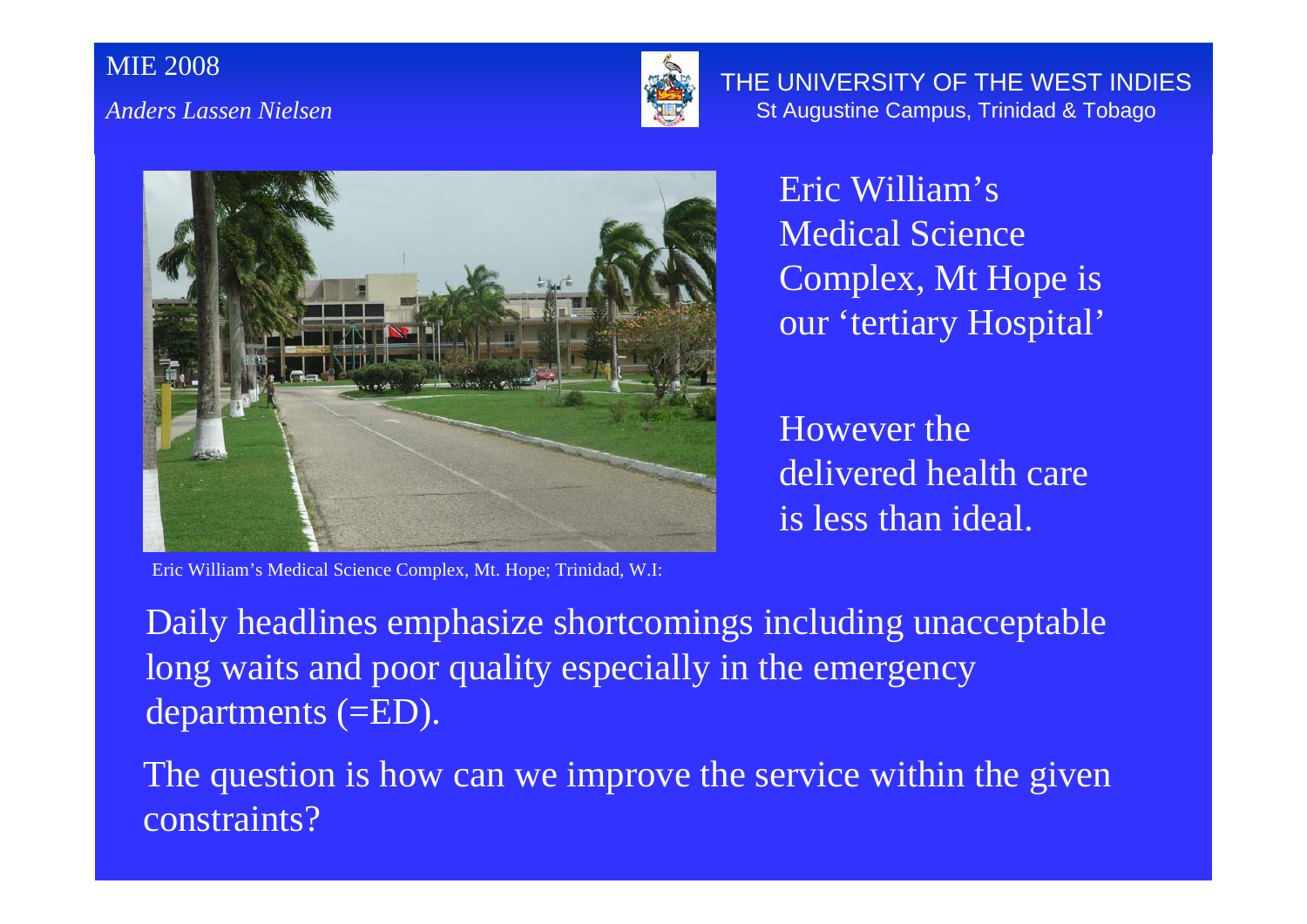

# Why use modeling and simulation?

How is our decision-making processes ?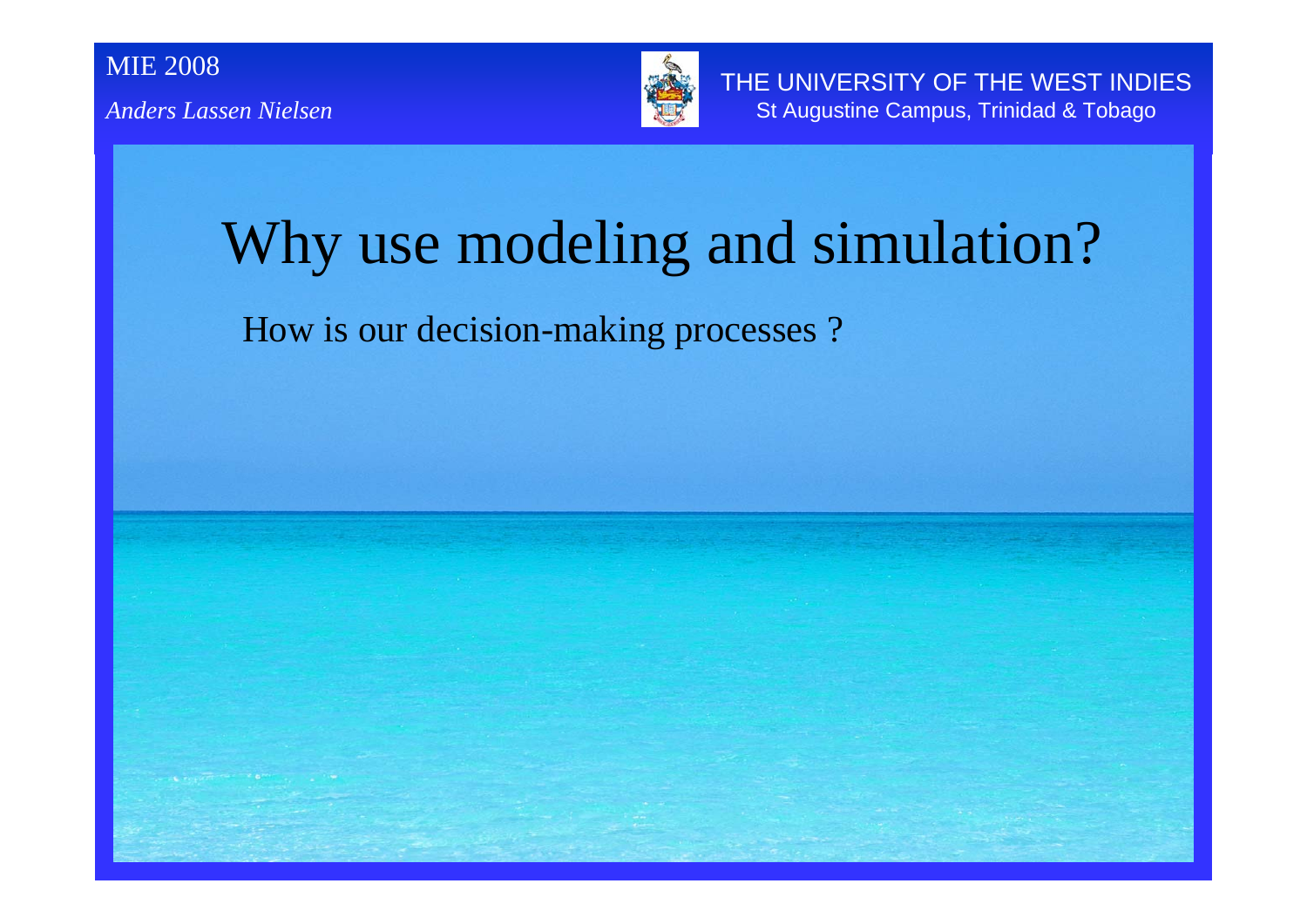



THE UNIVERSITY OF THE WEST INDIES St Augustine Campus, Trinidad & Tobago

### The "Think first" model

The "think first" or rational model follows a clearly defined process:

#### **Define** → **Diagnose** <sup>→</sup> **Design** <sup>→</sup> **Decide.**

This model represents the scientific approach and represents the core logic in medicine and thus the way medical professionals ideally make decisions. One could a little provocative say that it is the way medical professionals always argue that they make decisions

*Mintzberg H, Westley F. Decision Making: It's not What You Think. MIT Sloan Management Review 2001; 42(3):89-93*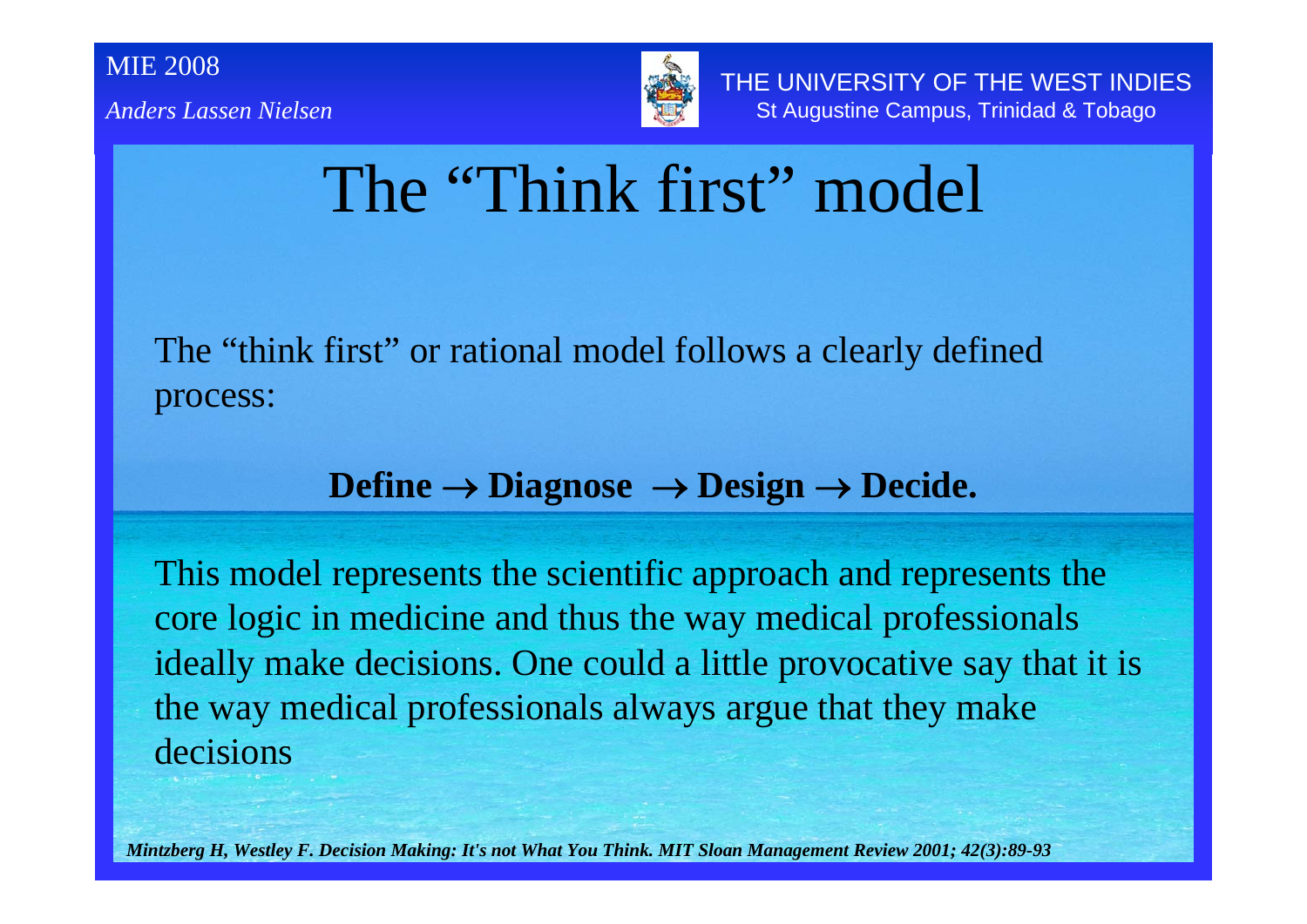

THE UNIVERSITY OF THE WEST INDIES St Augustine Campus, Trinidad & Tobago

### The "See it" model

After realizing a problem we work on it, consciously and unconsciously, and suddenly we see the solution and we can verify it either by logic or by actually doing it.

#### **Preparation** <sup>→</sup> **Incubation** <sup>→</sup> **illumination** <sup>→</sup> **verification**

This is clearly a central part of vision, to see what others do not and have the confidence and the experience to recognize the sudden insight for what it is.

*Mintzberg H, Westley F. Decision Making: It's not What You Think. MIT Sloan Management Review 2001; 42(3):89-93*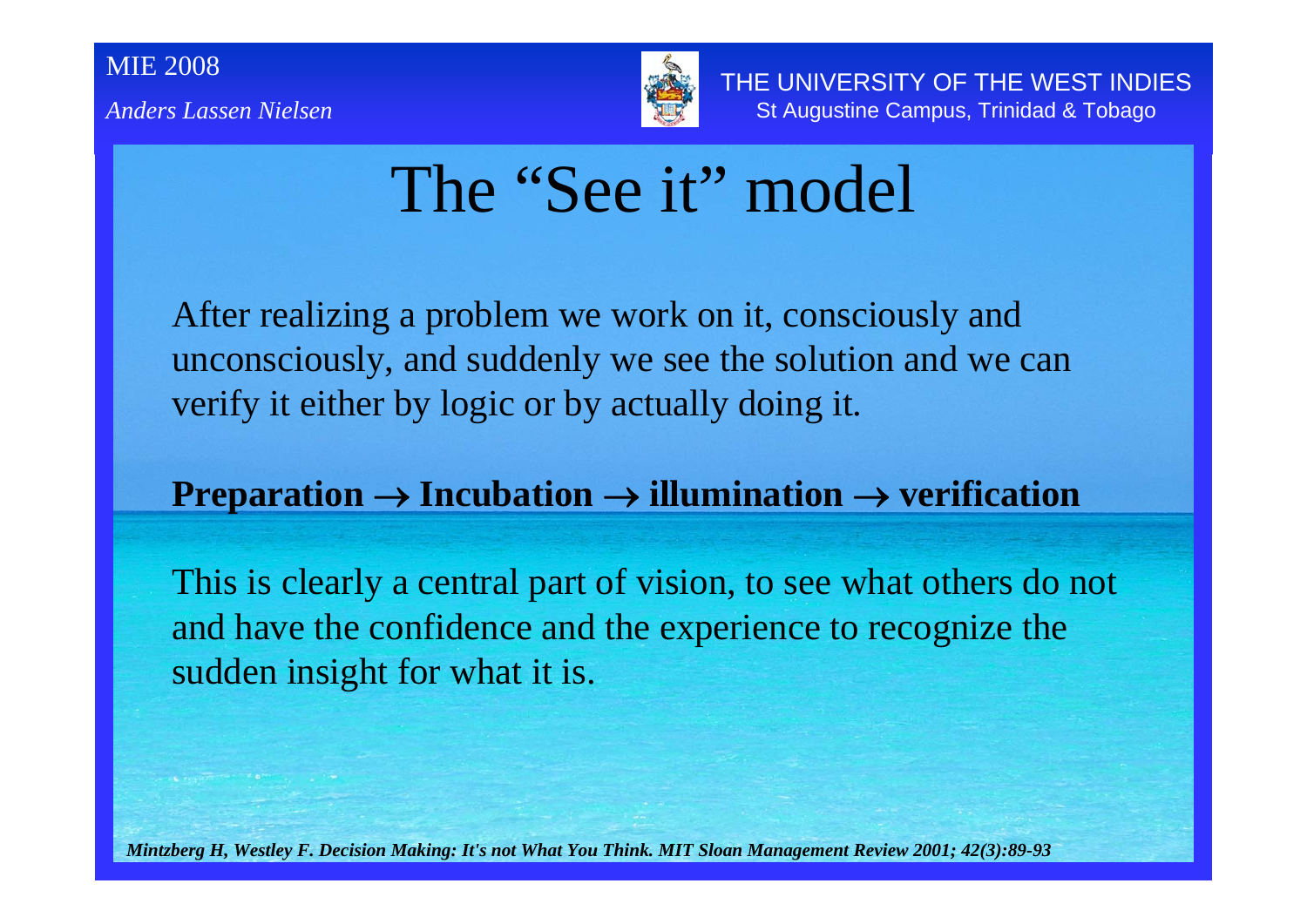

# The "Doing First" model

But what happens when one can't see it and can't think it up? Just do it. The process for "doing first", in essence this is experimentation – trying something so that you can learn, has three steps:

#### **Enactment** → **Selection** → **Retention.**

That means trying various things under various circumstances, finding out which one works, making sense of that and repeating the successful behavior and discarding the rest. Another term for it is "learning by doing".

*Mintzberg H, Westley F. Decision Making: It's not What You Think. MIT Sloan Management Review 2001; 42(3):89-93*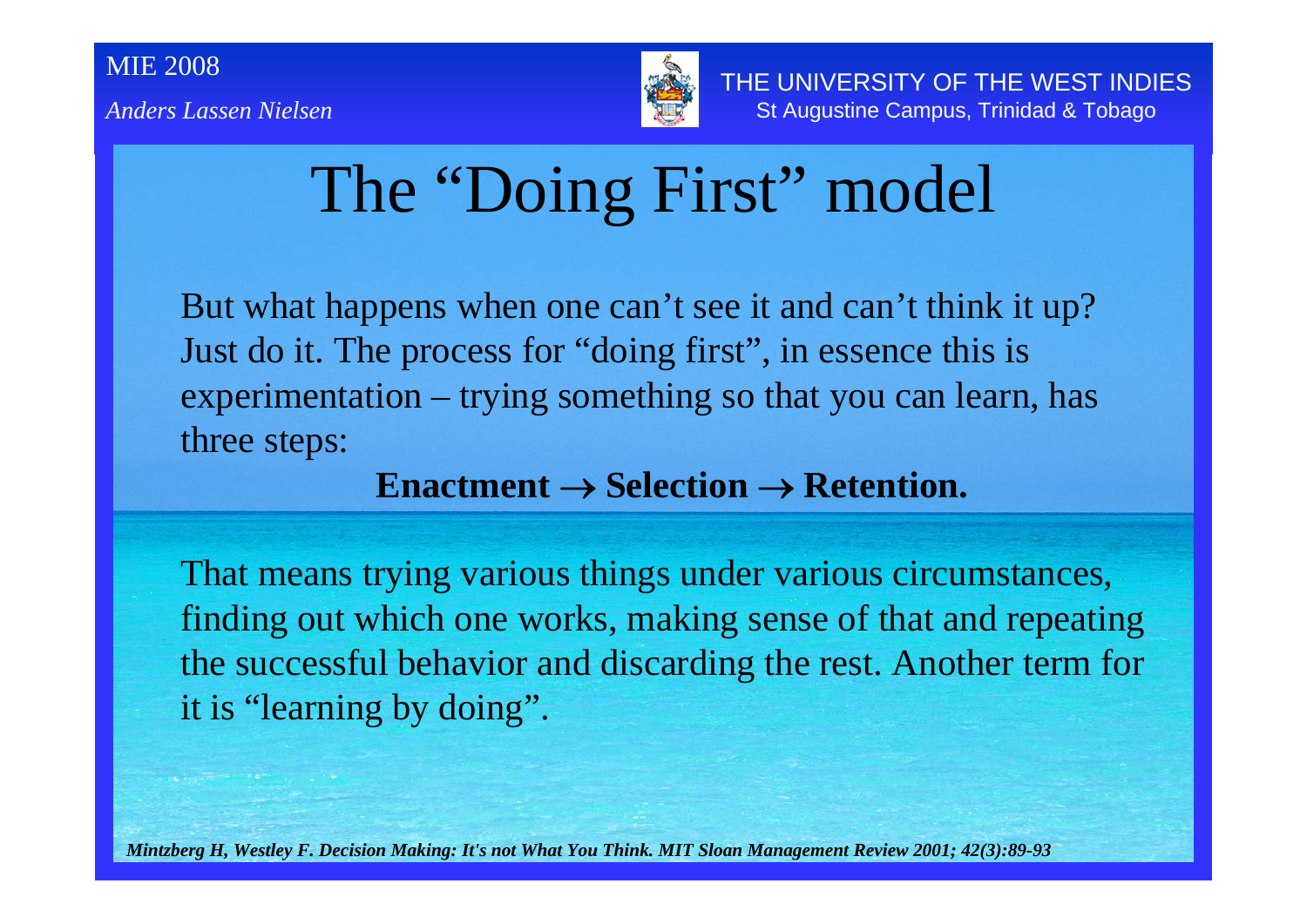

# Why use modeling and simulation?

How is our decision-making processes ?

Doing first or experimenting could represent a way forward But this approach is not reasonable in an ED

*Kelton WD, Sadowski RP, Sturrock DT. Simulation with Arena. 4 ed. New York: McGraw-Hill; 2007*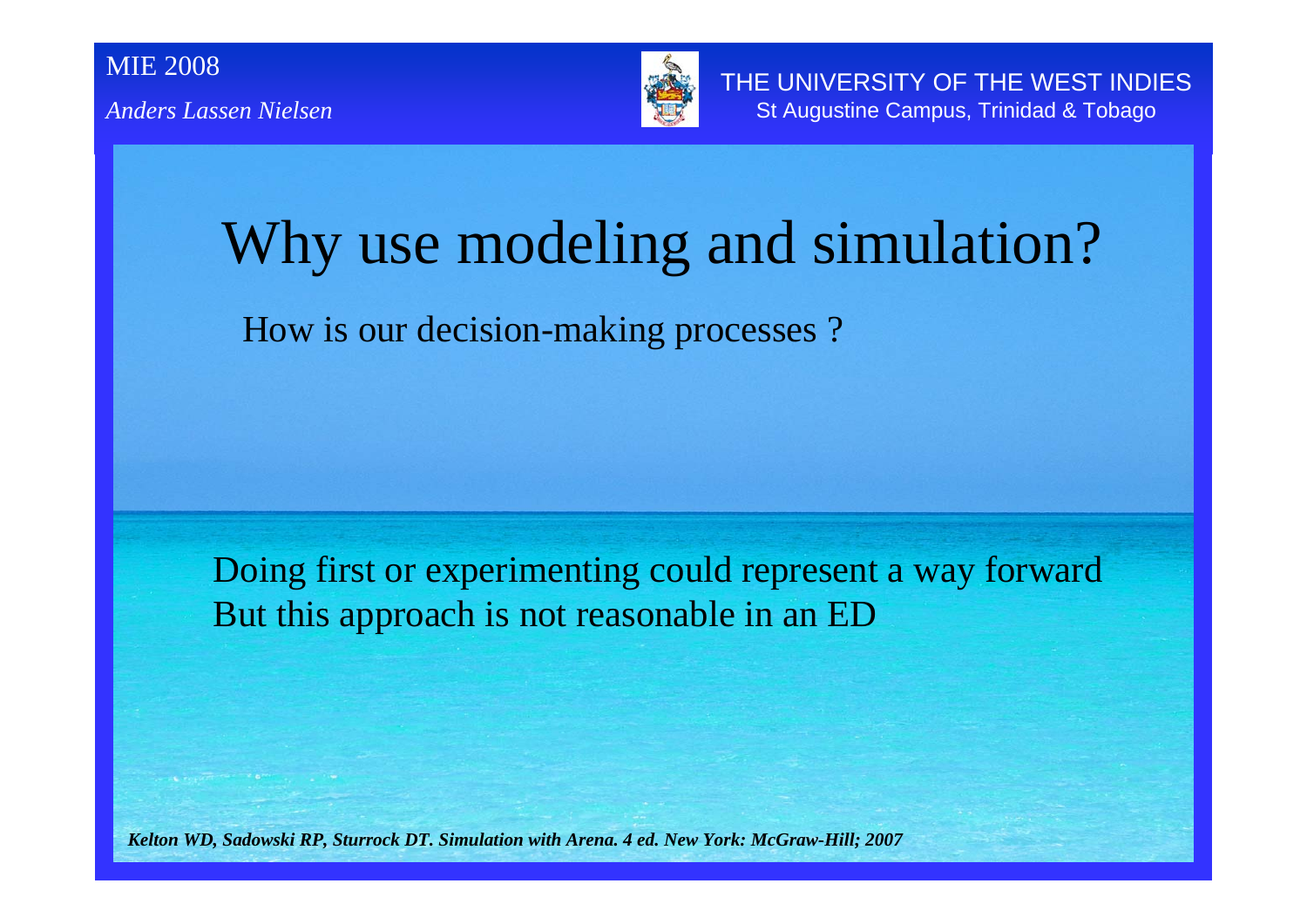

# Why use modeling and simulation? How is our decision-making processes ?

Could experiments in the 'virtual world' be the solution?

Several papers from the developed world indicate that modeling and simulation could be such a tool.

*Coats TJ, Michalis S. Mathematical modelling of patient flow through an accident and emergency department. Emerg Med J 2001; 18(3):190-192.*

*Harper PR. A Framework for Operational Modelling of Hospital Resources. Health Care Management Science 2002; 5(3):165-173. Huang X-M. Decision making support in reshaping hospital medical services. Health Care Management Science 1998; 1(2):165-173. Hung GR, Whitehouse SR, O'Neill C, Gray AP, Kissoon NM. Computer Modeling of Patient Flow in a Pediatric Emergency Department Using Discrete Event Simulation. Pediatric Emergency Care 2007; 23(1):5-10.*

*Sinreich D, Jabali O. Staggered work shifts: A way to downsize and restructure an emergency department workforce yet maintain current operational performance. Health Care Management Science 2007; 10(3):293-308.*

*Vissers JMH. Health care management modelling: a process perspective. Health Care Management Science 1998; 1(2):77-85.*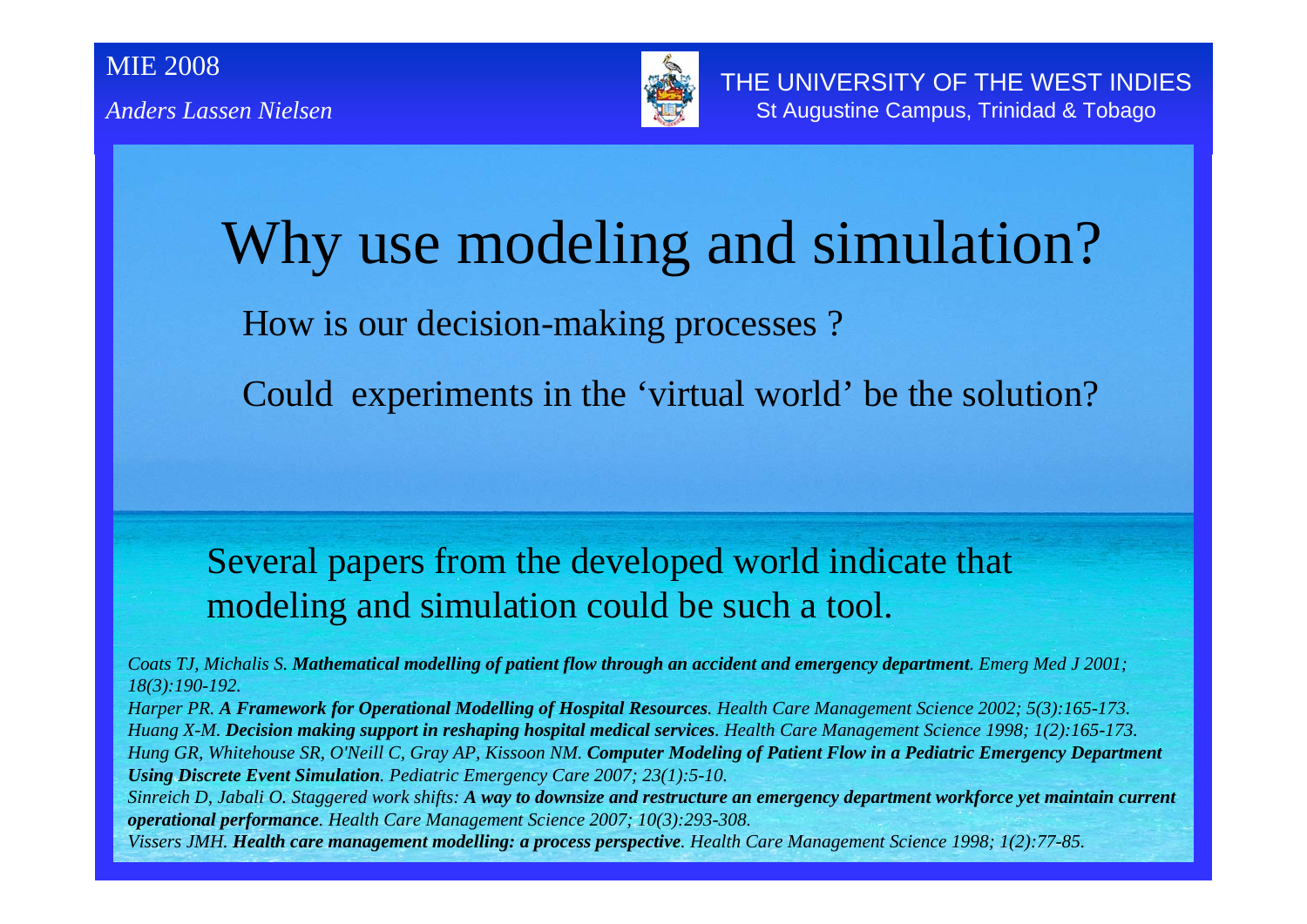

Why use modeling and simulation? How is our decision-making processes ? Could experiments in the 'virtual world' be the solution? Key elements needed?

- 1) A system can be identified i.e. the ED
- 2) There is a problem relating to the system that needs to be corrected

The modeling activity creates an object (i.e. a model) that is subsequently used as a vehicle for experimentation (i.e. simulation)

Birta LG, Arbez G. Modelling and Simulation - Exploring Dynamic System Behaviour. 1 ed. London: Springer-Verlag; 2007.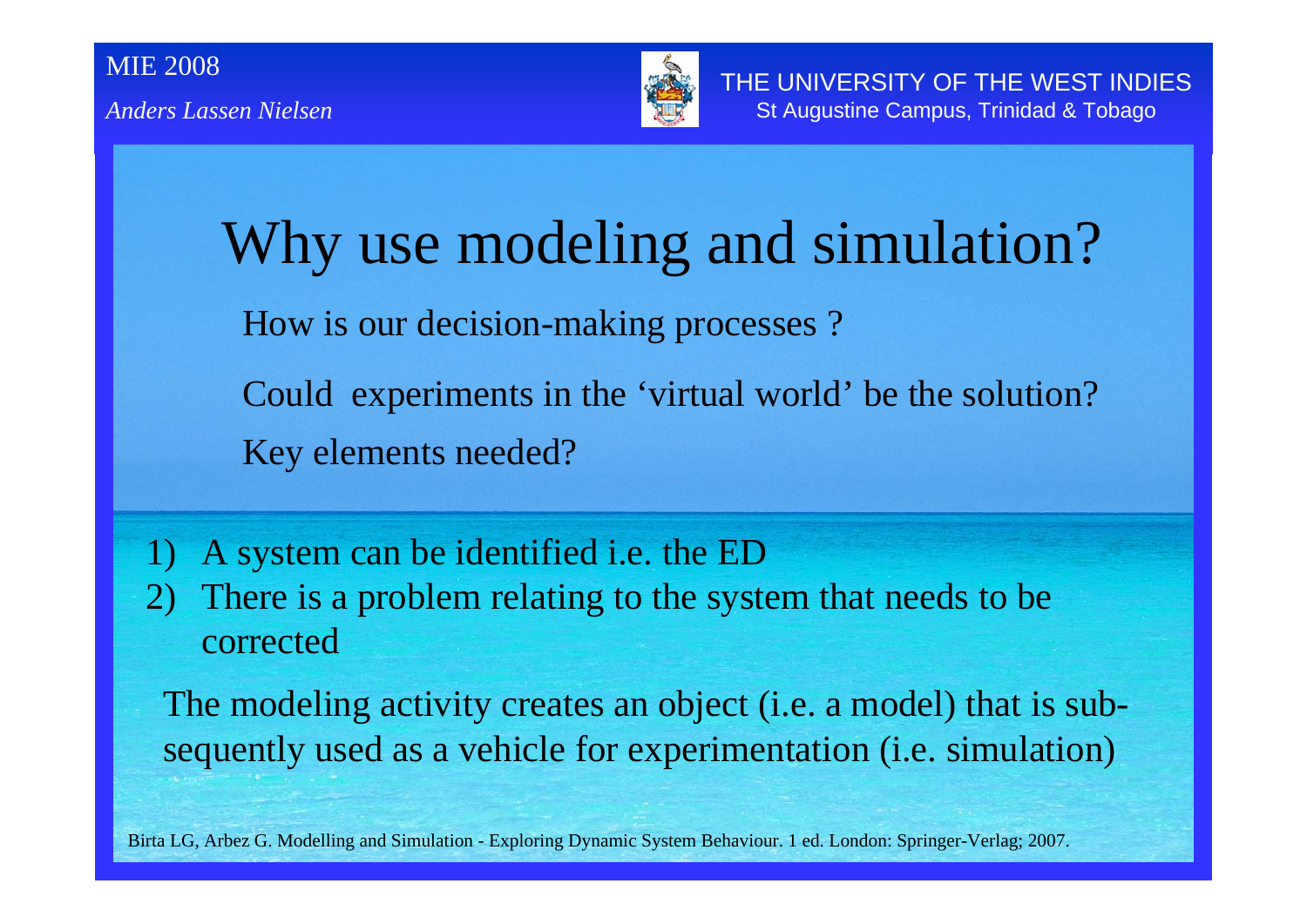

THE UNIVERSITY OF THE WEST INDIES St Augustine Campus, Trinidad & Tobago

### Why use discrete event simulation?

The state of the variables (i.e. patients) only changes at a discrete set of points in time (i.e. contact with the health care staff).

Banks J, Carson II JS, Nelson BL, Nicol DM. Discrete-event system simulation. 4 ed. Pearson Education Inc; 2005.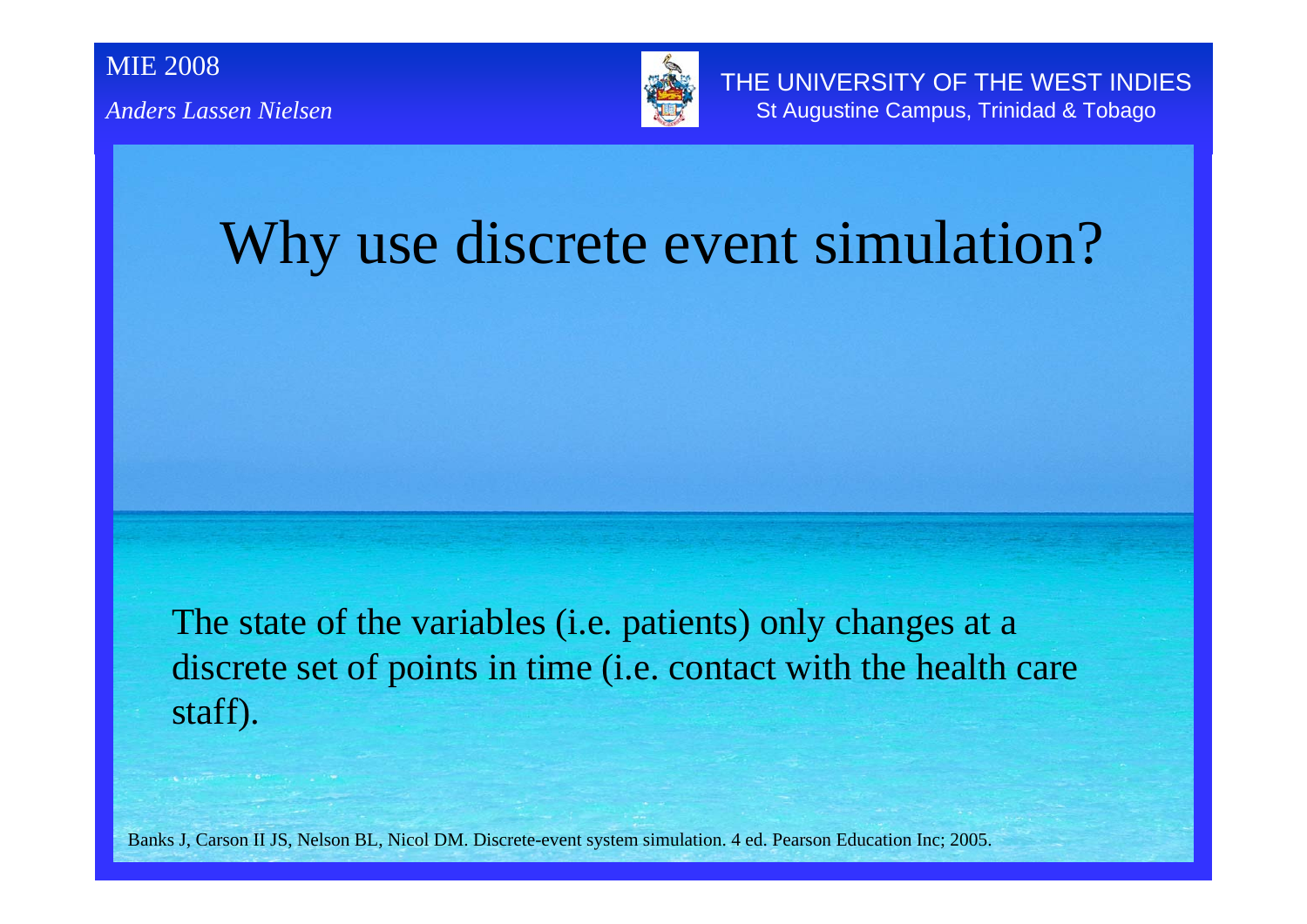

THE UNIVERSITY OF THE WEST INDIES St Augustine Campus, Trinidad & Tobago

#### The system under investigation

It is best viewed as living organism – a complex adaptive system

It is collection of individual agents with the freedom to act in ways that are not always totally predictable, and whose actions are interconnected so that one agen<sup>t</sup>'s action changes the context for other agents

No agent understands everything that is going on. Each agent's action is based on the state of the system at the moment (i.e. lack of medicine, unavailable laboratory investigation, lack of beds and lack of staff in certain functions)

*Plsek PE, Greenhalgh T. Complexity science: The challenge of complexity in health care. BMJ 2001; 323(7313):625-628 Cilliers P. Complexity & Postmodernism. New York: The Free press; 1998.*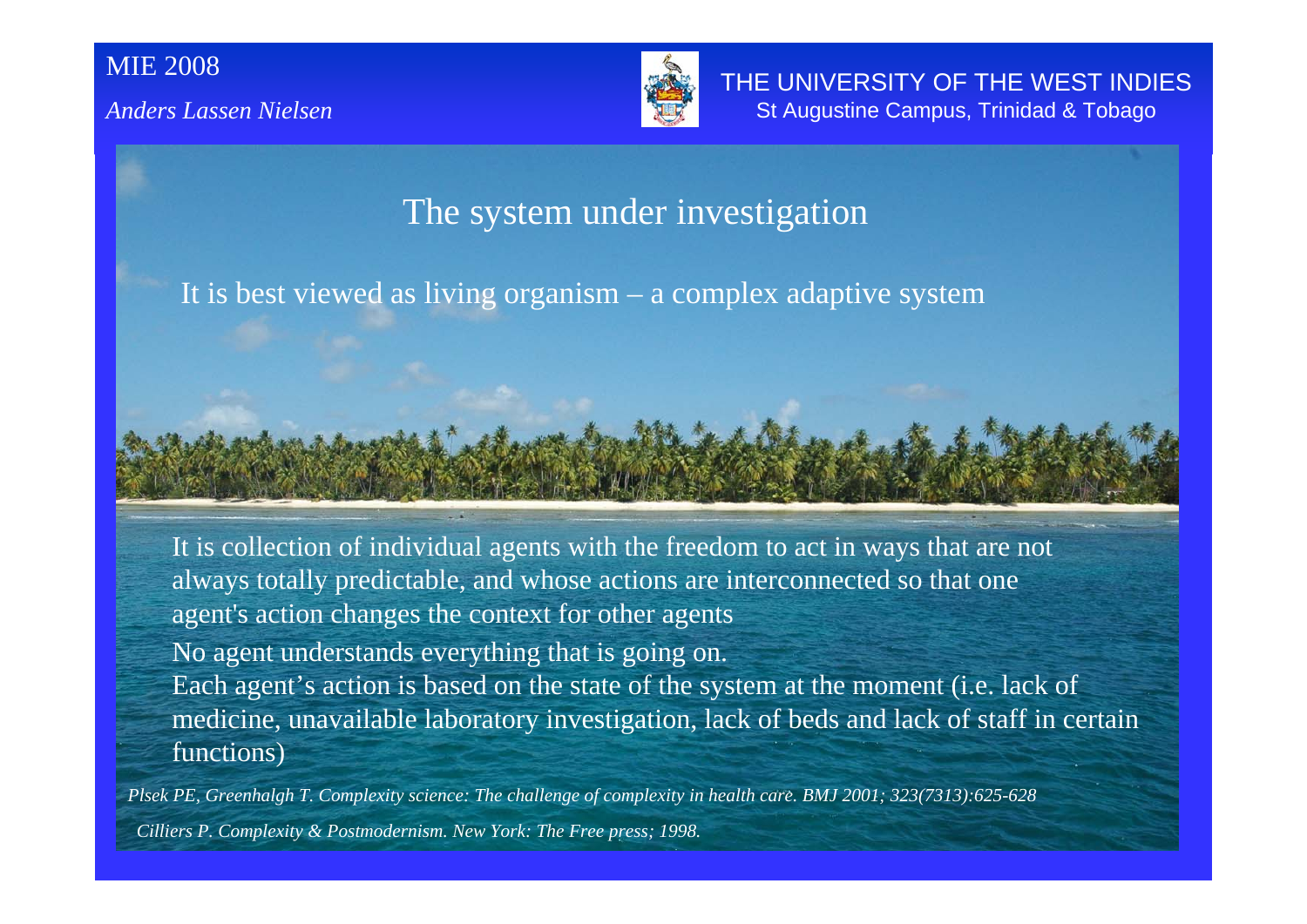*Anders Lassen Nielsen*



THE UNIVERSITY OF THE WEST INDIES St Augustine Campus, Trinidad & Tobago

### Simulation software: Arena v 10.0



NB We used the Student version provided with the book *Kelton WD, Sadowski RP, Sturrock DT. Simulation with Arena. 4 ed. New York: McGraw-Hill; 2007*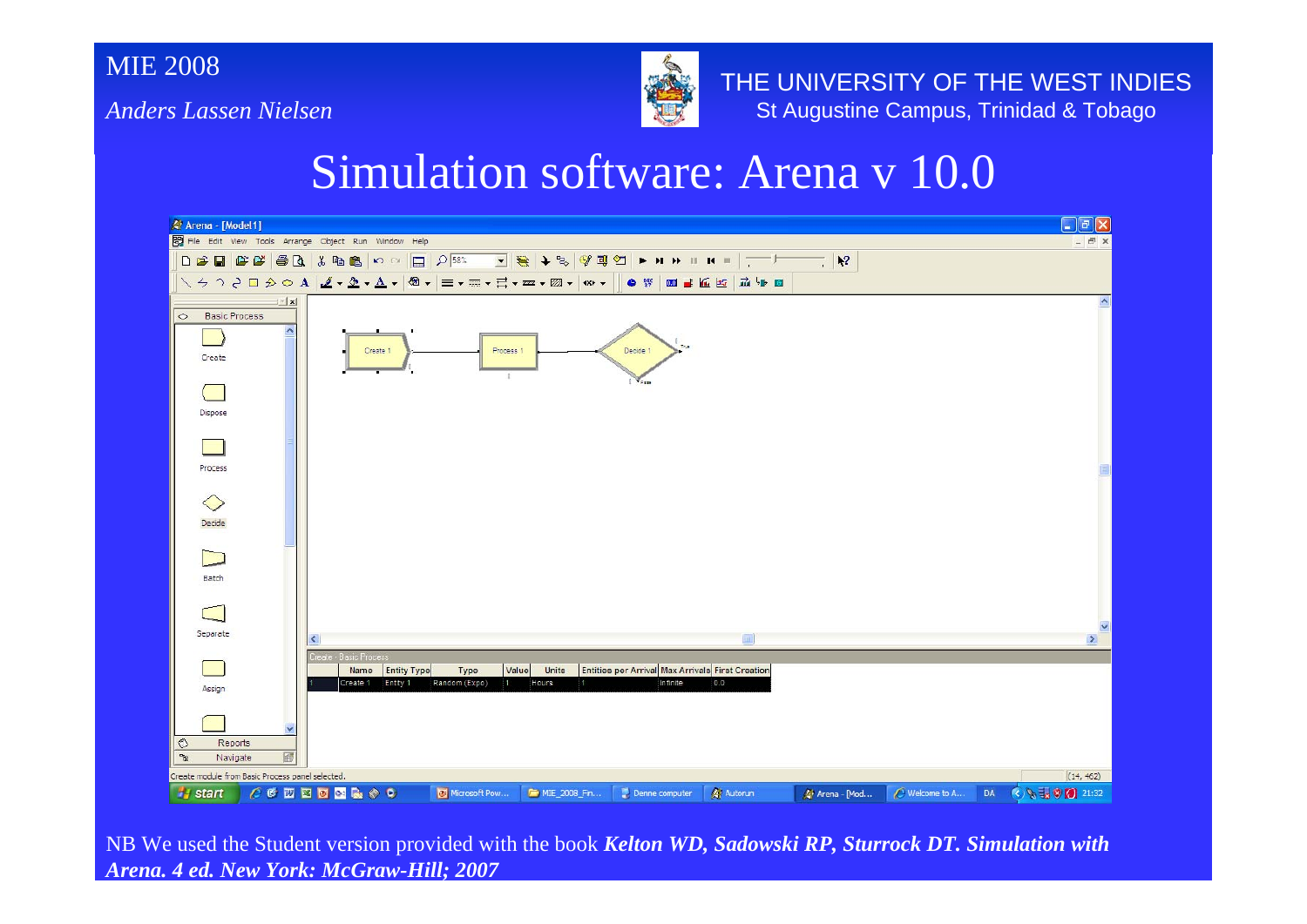*Anders Lassen Nielsen*



THE UNIVERSITY OF THE WEST INDIES St Augustine Campus, Trinidad & Tobago

### Simulation: After 6.5 hours

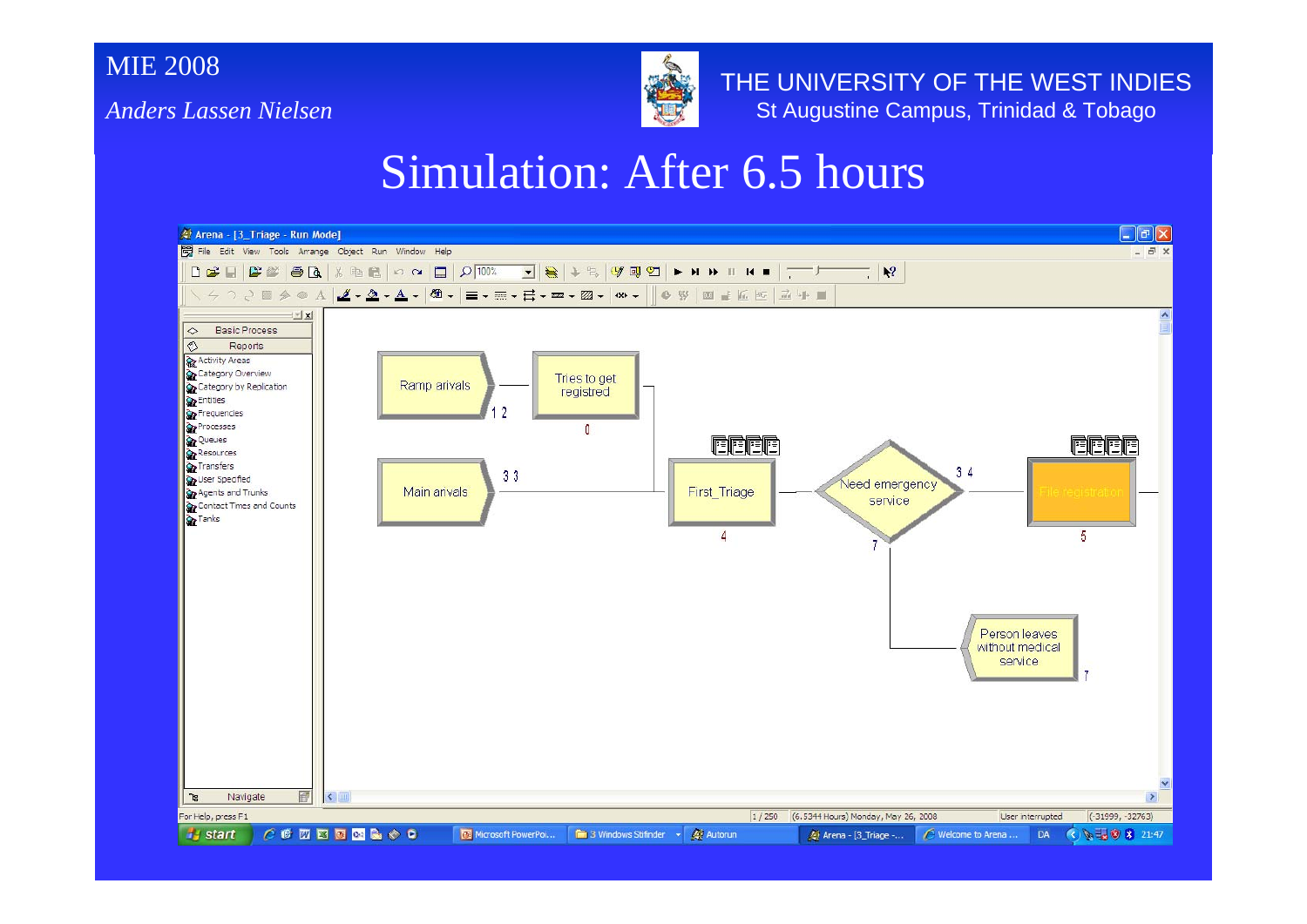*Anders Lassen Nielsen*



THE UNIVERSITY OF THE WEST INDIES St Augustine Campus, Trinidad & Tobago

### The flow- Model



We used a prototyping developing approach

**Simulation:** Terminating simulation over 24 hours with 500 replications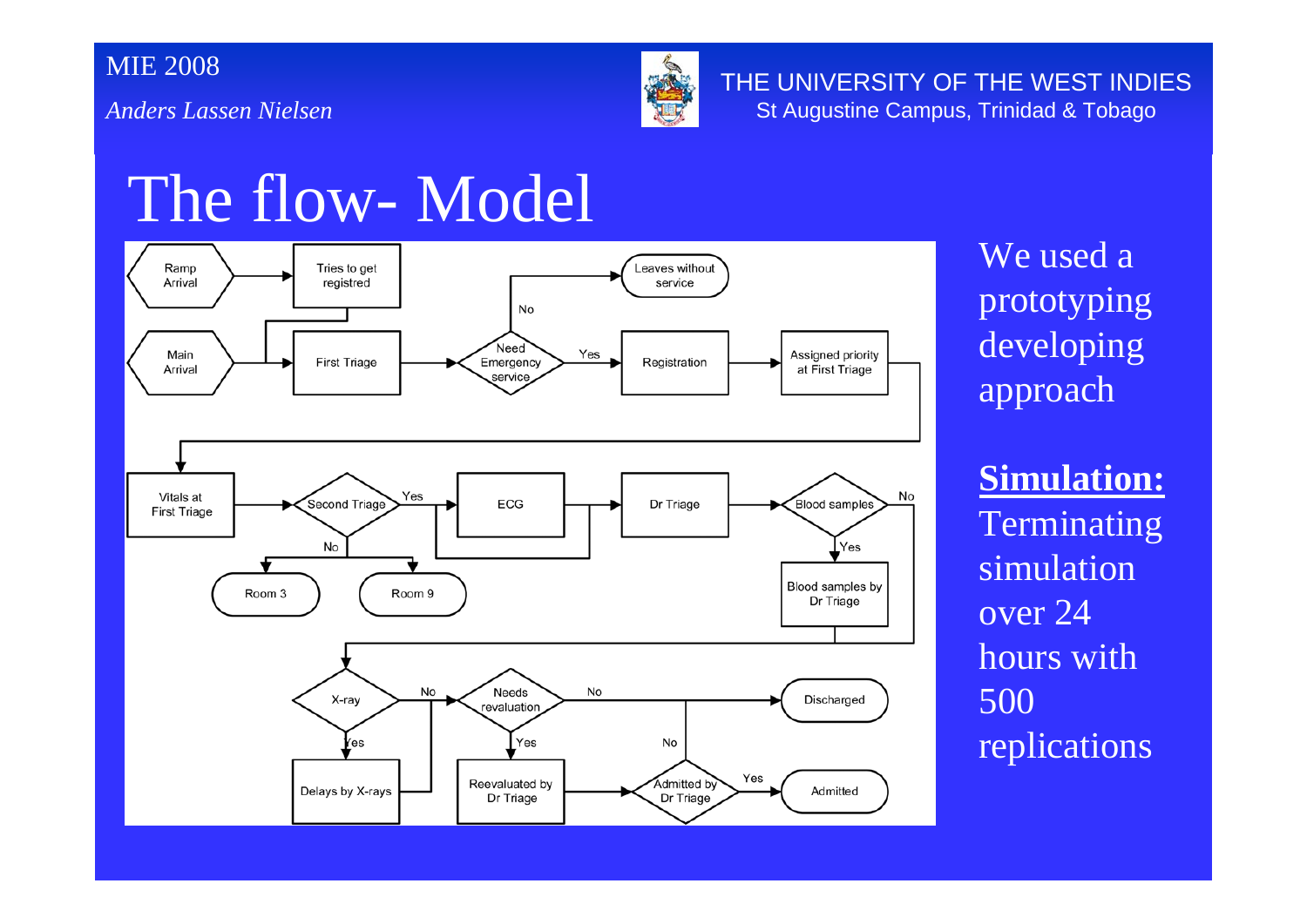*Anders Lassen Nielsen*



THE UNIVERSITY OF THE WEST INDIES St Augustine Campus, Trinidad & Tobago

### Results Fully processed Fully processed



# $N = 87(62 - 115)$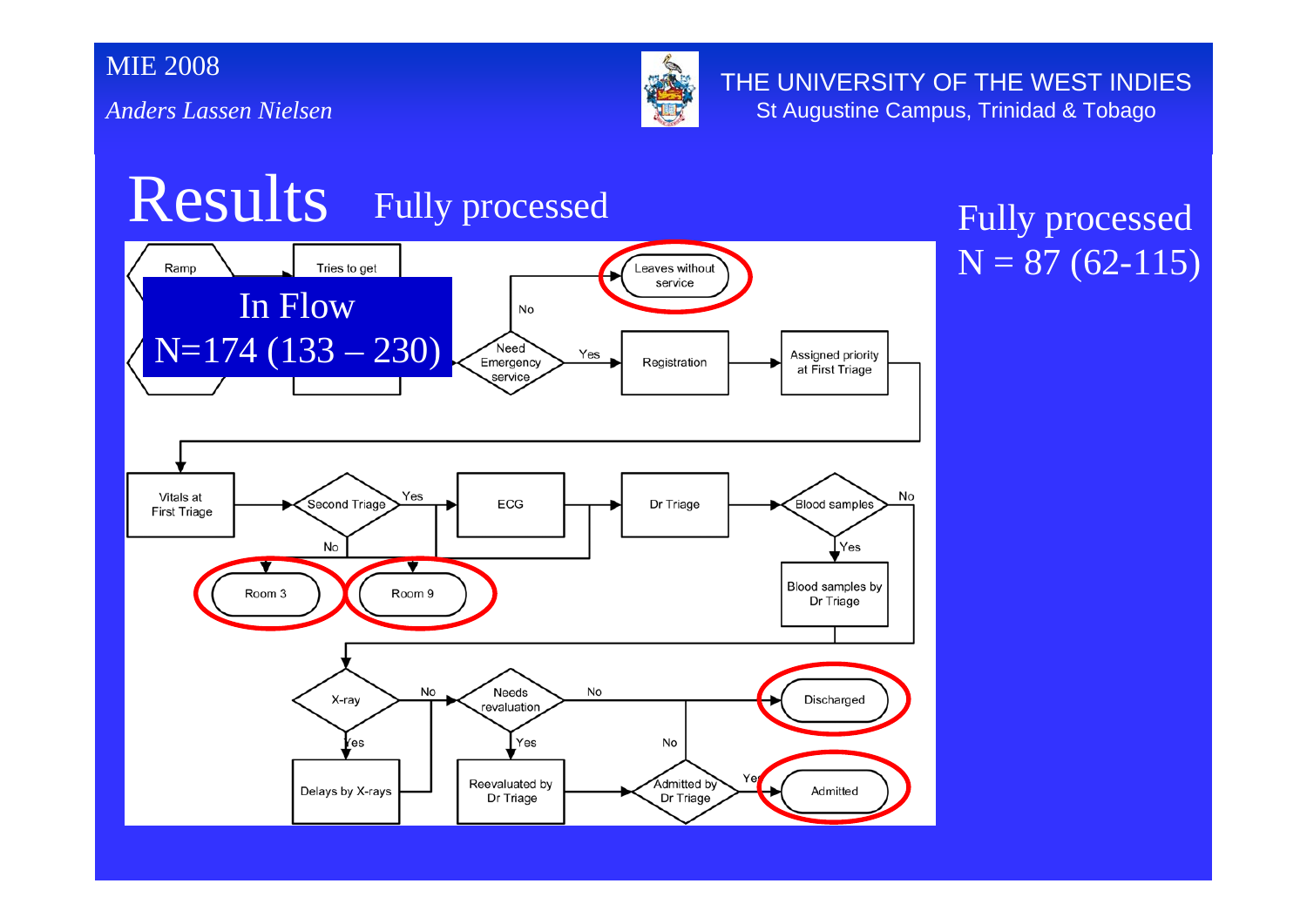*Anders Lassen Nielsen*



THE UNIVERSITY OF THE WEST INDIES St Augustine Campus, Trinidad & Tobago

## Results Waiting time Fully processed



 $N = 87(62 - 115)$ Waiting time  $h = 9.2$  (2.4-17)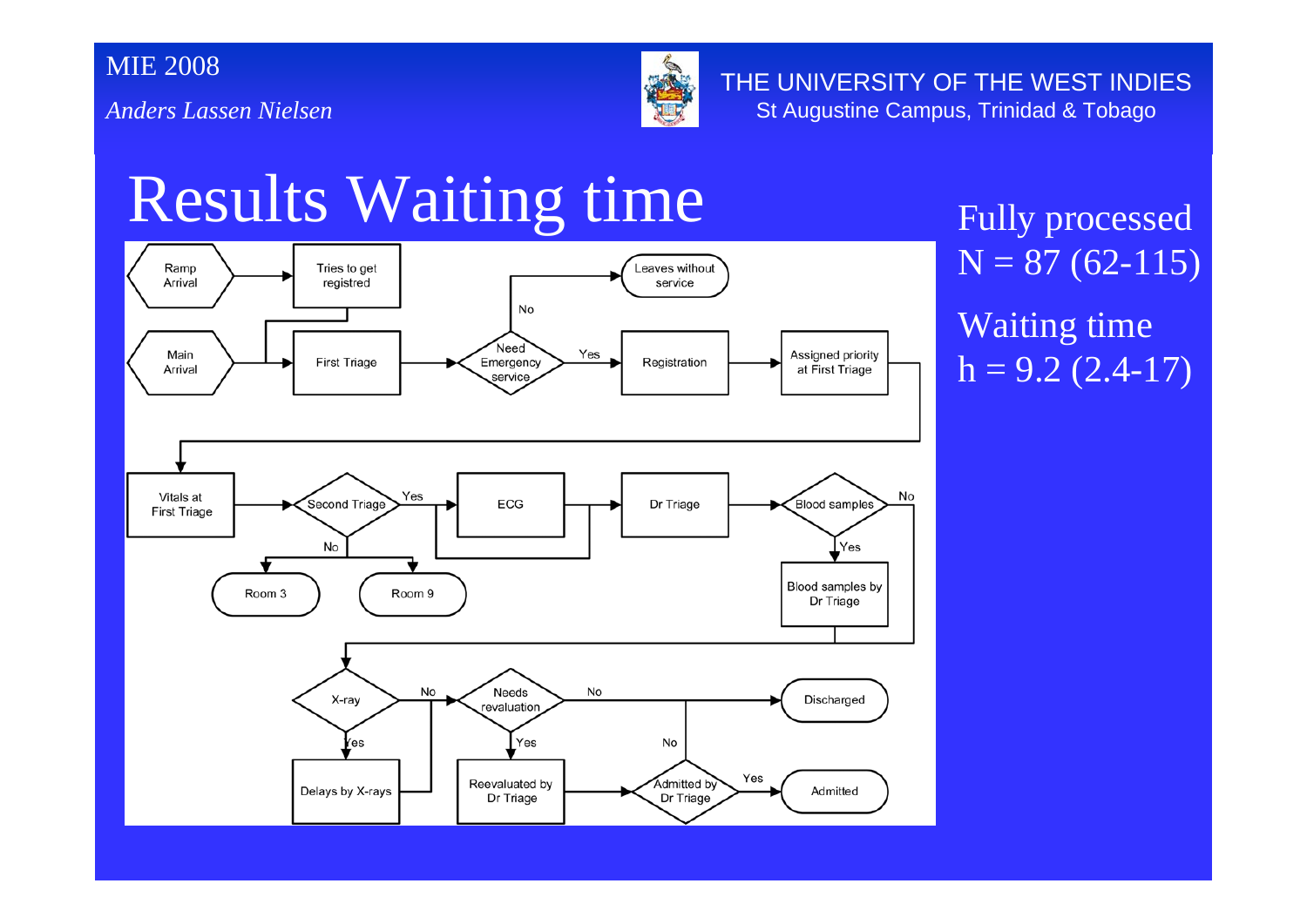*Anders Lassen Nielsen*



THE UNIVERSITY OF THE WEST INDIES St Augustine Campus, Trinidad & Tobago

## Results 1<sup>st</sup> Triage Nurse Fully processed



 $N = 87(62 - 115)$ Waiting time  $h = 9.2$  (2.4-17) 1st Triage Nurse Utiliz.  $= 99.5$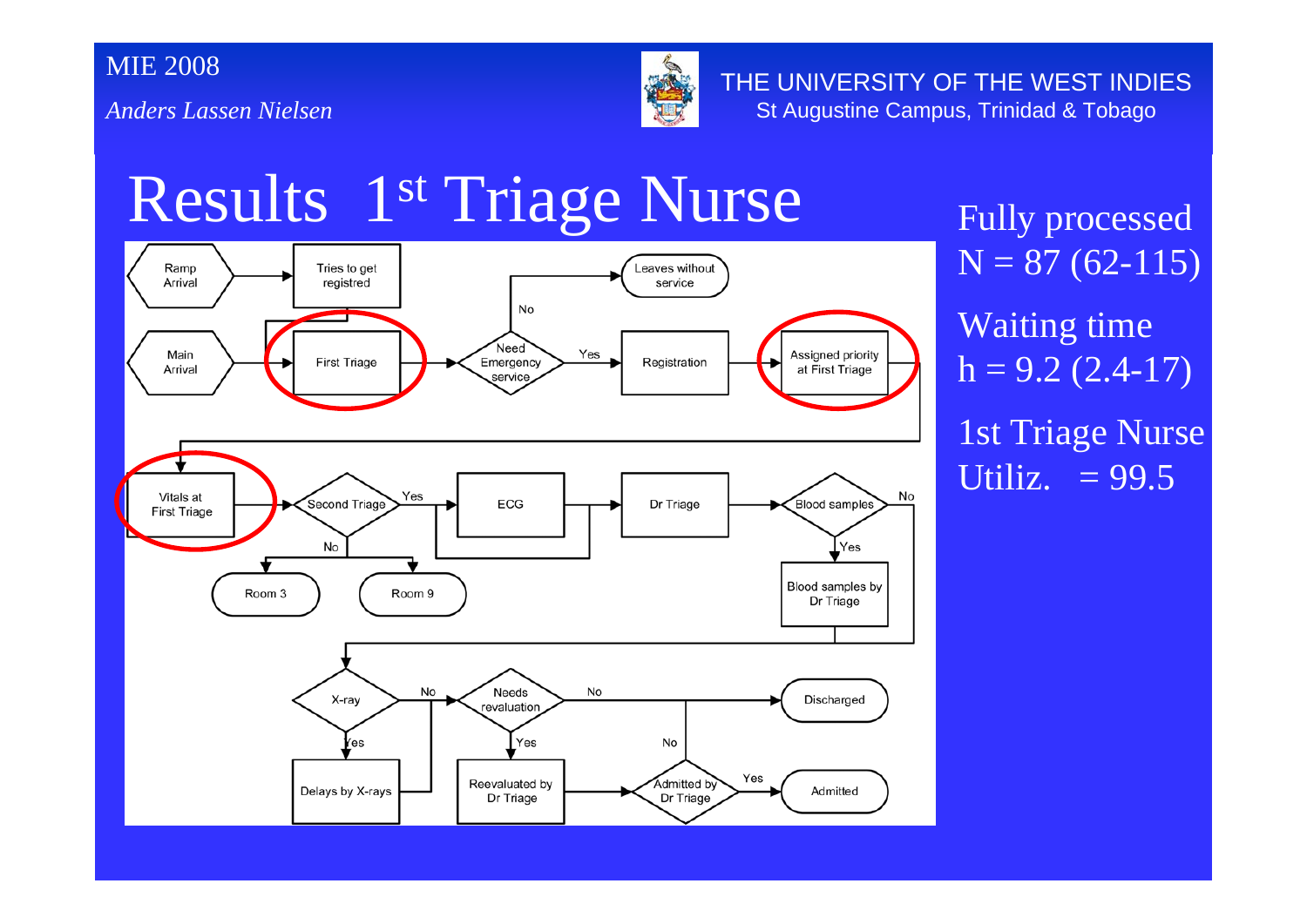*Anders Lassen Nielsen*



THE UNIVERSITY OF THE WEST INDIES St Augustine Campus, Trinidad & Tobago

## Results Clerk Fully processed



 $N = 87(62 - 115)$ Waiting time  $h = 9.2$  (2.4-17) 1st Triage Nurse Utiliz.  $= 99.5$ Clerk Utiliz.  $= 73.9$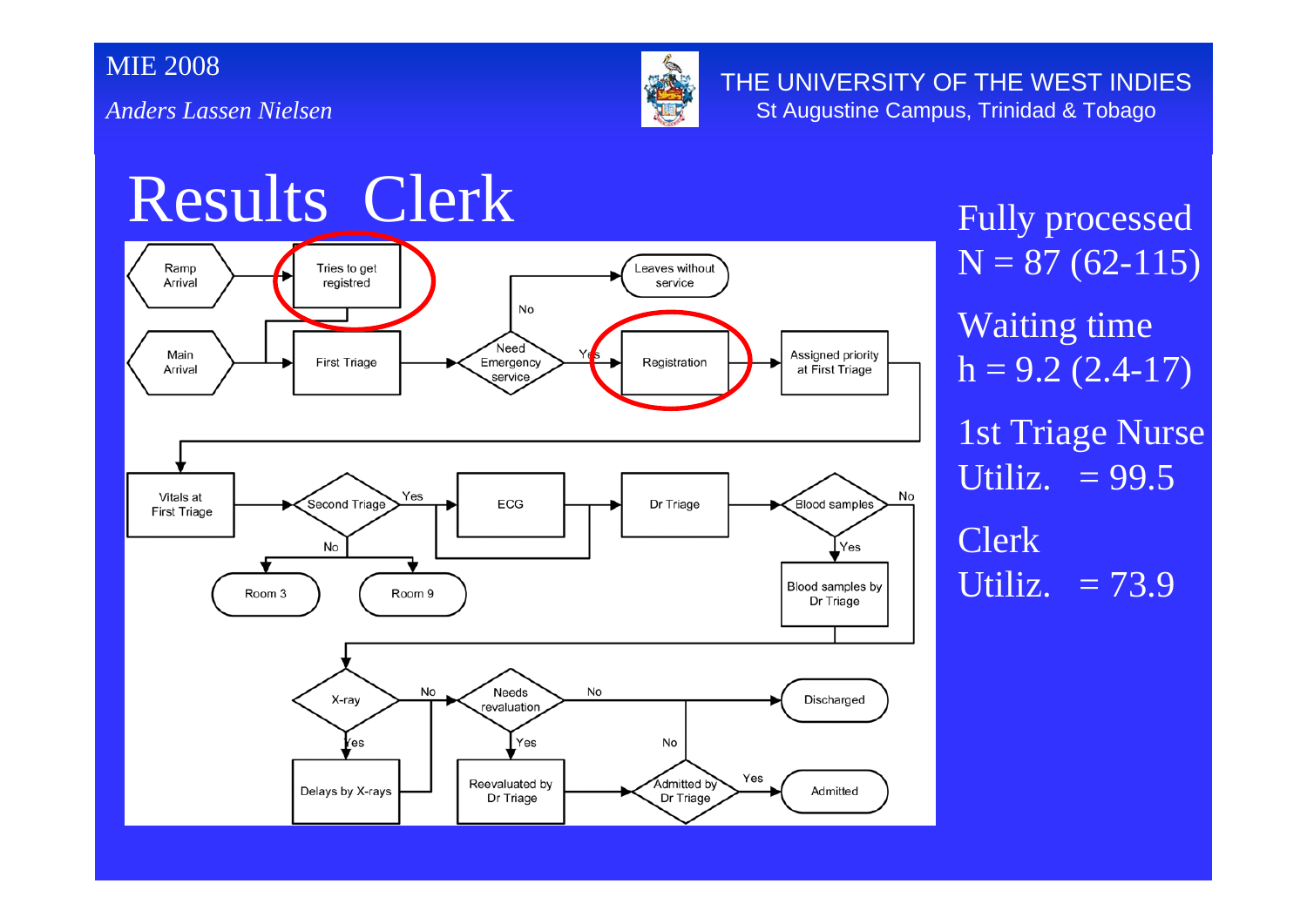*Anders Lassen Nielsen*



THE UNIVERSITY OF THE WEST INDIES St Augustine Campus, Trinidad & Tobago

### Results ED-Doctor Fully processed



 $N = 87(62 - 115)$ Waiting time  $h = 9.2 (2.4 - 17)$ 1st Triage Nurse Utiliz.  $= 99.5$ Clerk Utiliz.  $= 73.9$ Dr.Utiliz.  $= 44.3$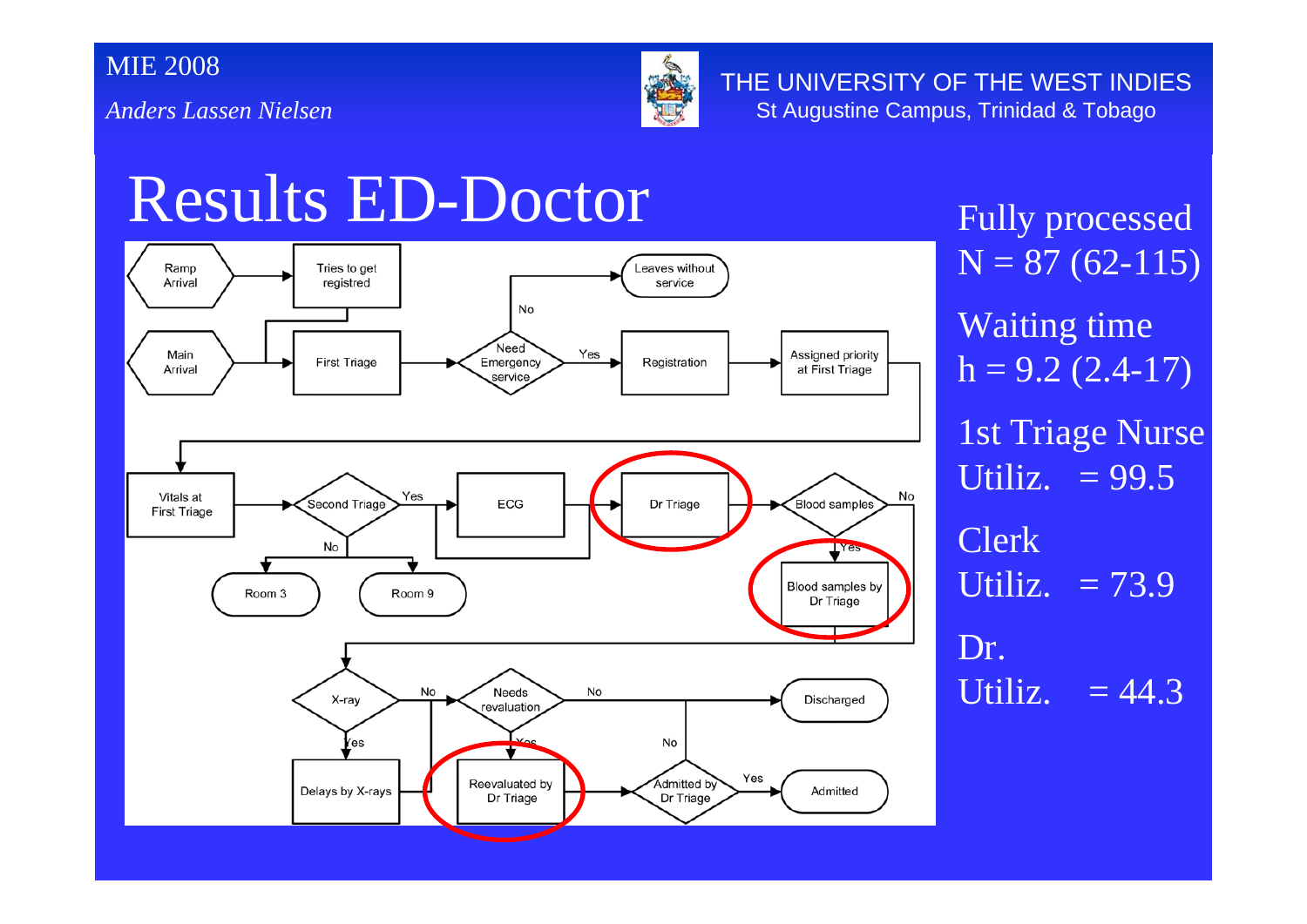*Anders Lassen Nielsen*



THE UNIVERSITY OF THE WEST INDIES St Augustine Campus, Trinidad & Tobago

## Results ECG-nurse Fully processed



 $N = 87(62 - 115)$ Waiting time  $h = 9.2 (2.4 - 17)$ 1st Triage Nurse Utiliz.  $= 99.5$ Clerk Utiliz.  $= 73.9$ Dr.Utiliz.  $= 44.3$ ECG-nurse Utiliz  $= 6.9$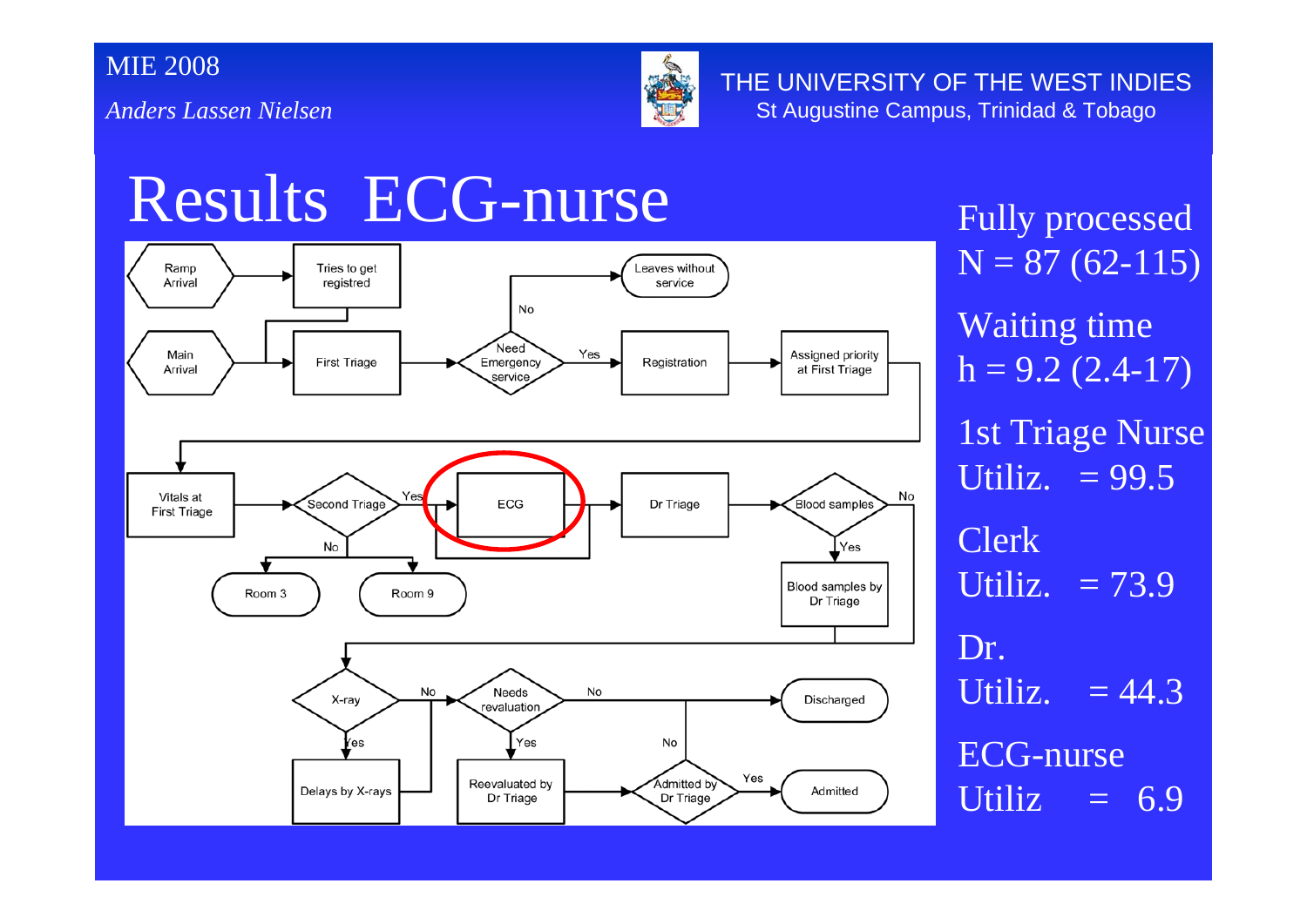

THE UNIVERSITY OF THE WEST INDIES St Augustine Campus, Trinidad & Tobago

### Simple rearrangement Fully processed



 $N = 87(62 - 115)$ Waiting time  $h = 9.2$  (2.4-17) 1st Triage Nurse Utiliz.  $= 99.5$ Clerk Utiliz.  $= 73.9$ Dr.Utiliz.  $= 44.3$ ECG-nurse Utiliz  $= 6.9$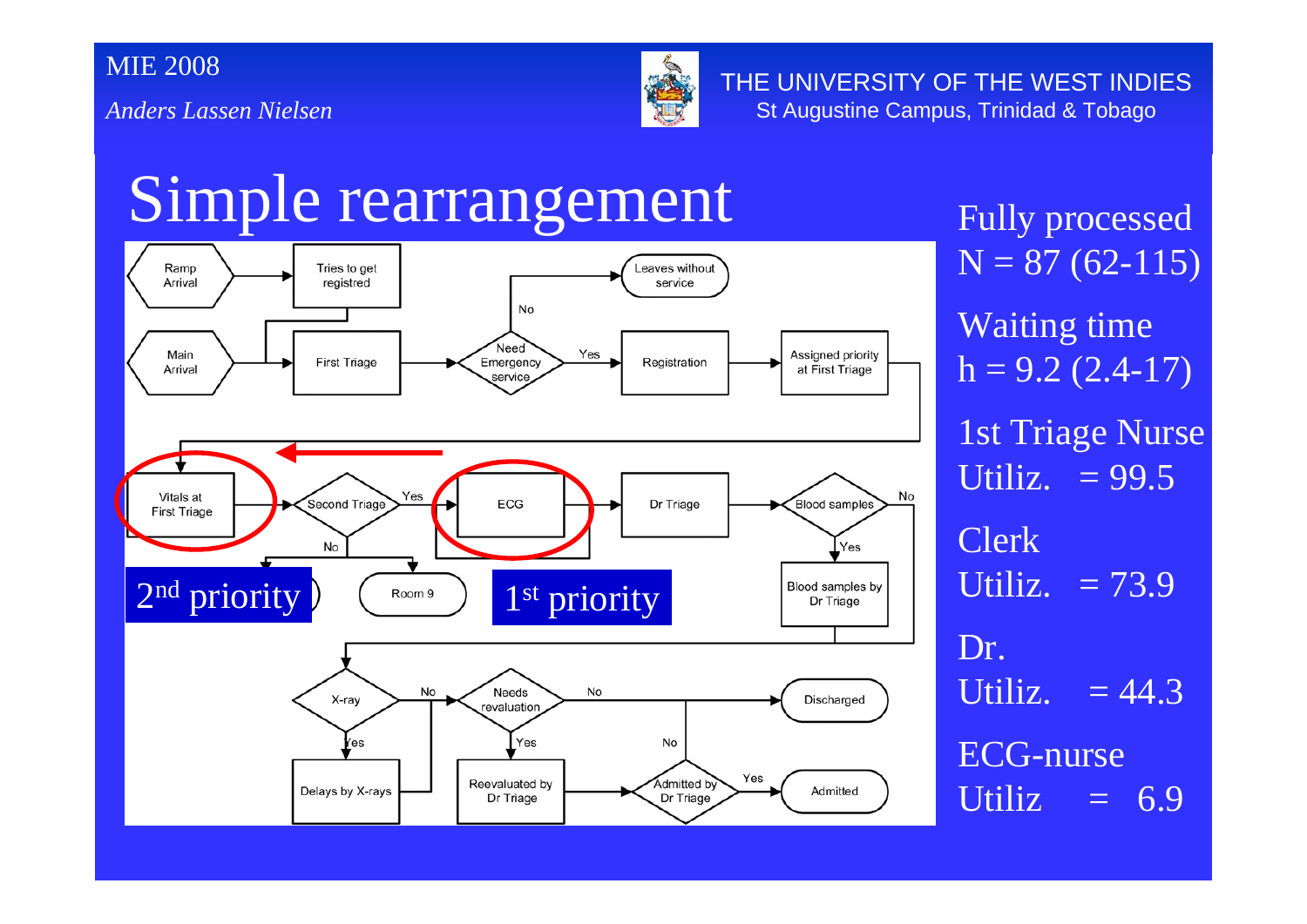*Anders Lassen Nielsen*



THE UNIVERSITY OF THE WEST INDIES St Augustine Campus, Trinidad & Tobago

## Results after Fully processed



147 (129-135) Waiting time  $h = 5.0$  (0.6-13) 1st Triage Nurse Utiliz.  $= 95.8$ Clerk Utiliz.  $= 88.7$ Dr.Utiliz.  $= 87.4$ ECG-nurse Utiliz  $= 89.7$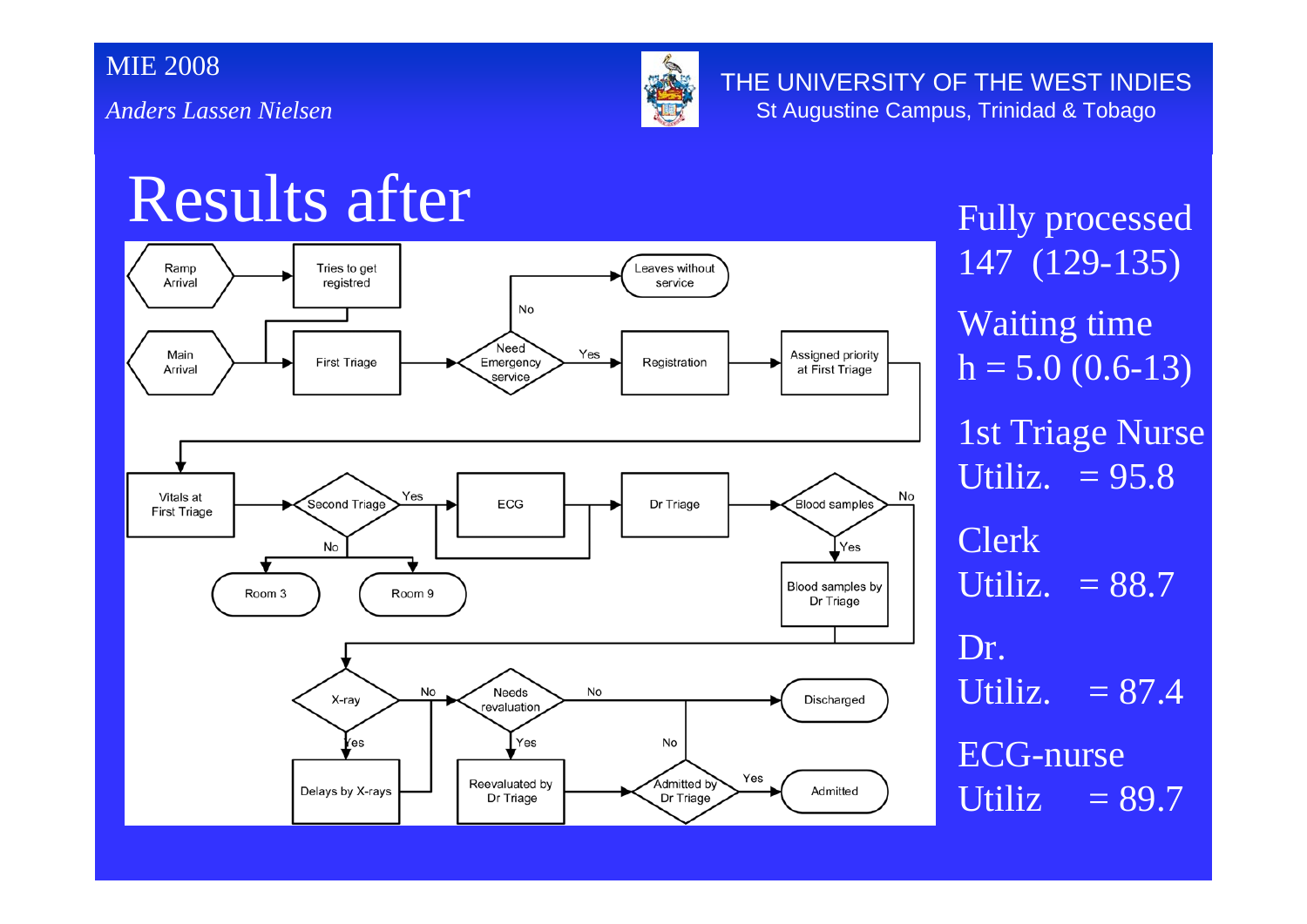

THE UNIVERSITY OF THE WEST INDIES St Augustine Campus, Trinidad & Tobago

### Usefulness of the simulation

The evaluation of the usefulness of the simulation : (1) evaluate the method, (2) assess the information required to build a usable model, (3) to determine if it was worthwhile to undertake the data collection needed to build a detailed model.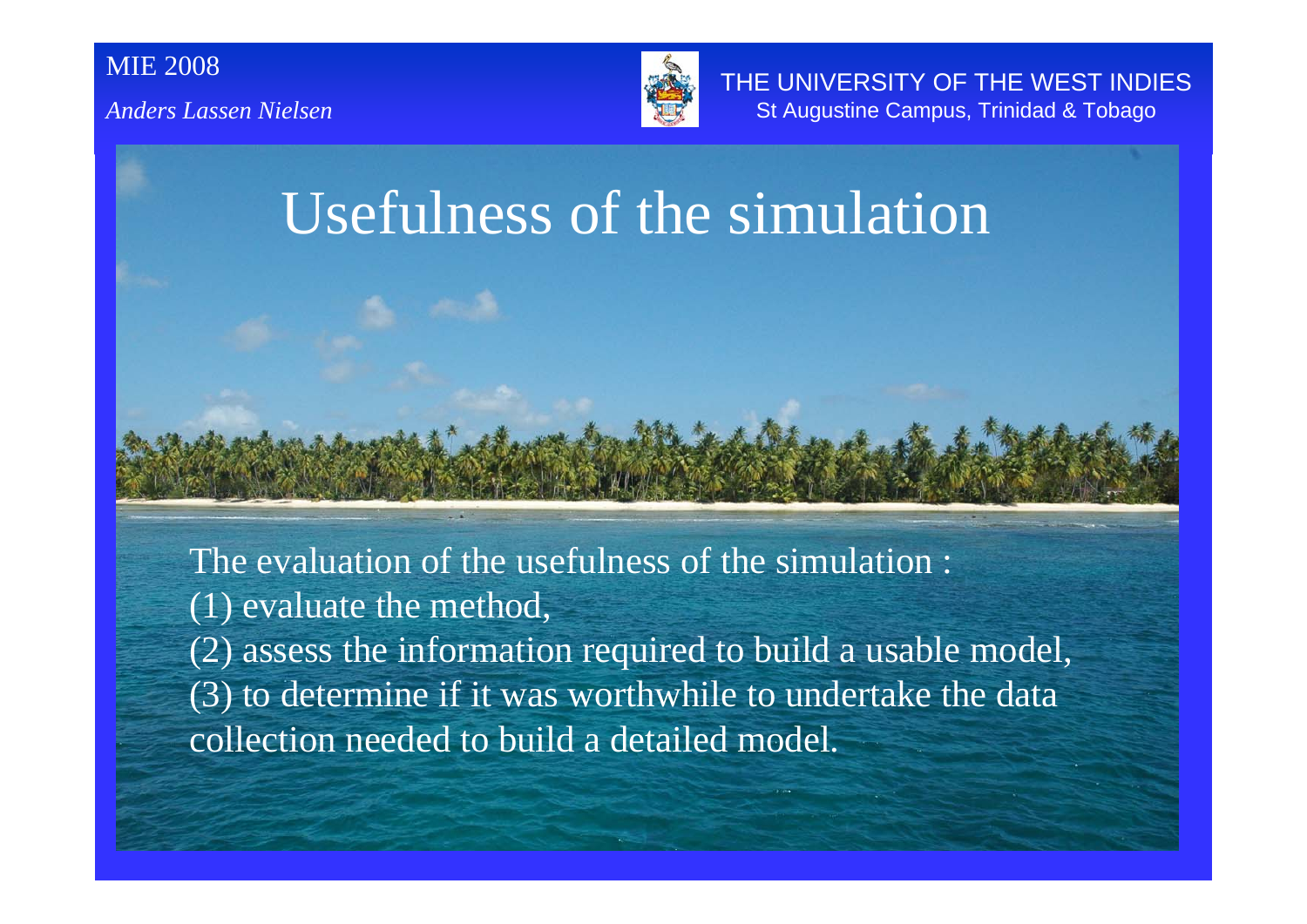

THE UNIVERSITY OF THE WEST INDIES St Augustine Campus, Trinidad & Tobago

### 1: Evaluation of the method

The degree of process thinking in the organization has consequences for the way the models are developed. The concept of processes is not widely shared in the observed organization.

Close cooperation between modeler and manager and a profound insight into the dynamics of the area being modeled are therefore important requirements for developing a successful model

We found as our partners at UBC that one could effectively change the model and easily simulate its effects on patient flow

*Hung GR, Whitehouse SR, O'Neill C, Gray AP, Kissoon NM. Computer Modeling of Patient Flow in a Pediatric Emergency Department Using Discrete Event Simulation. Pediatric Emergency Care 2007; 23(1):5-10.*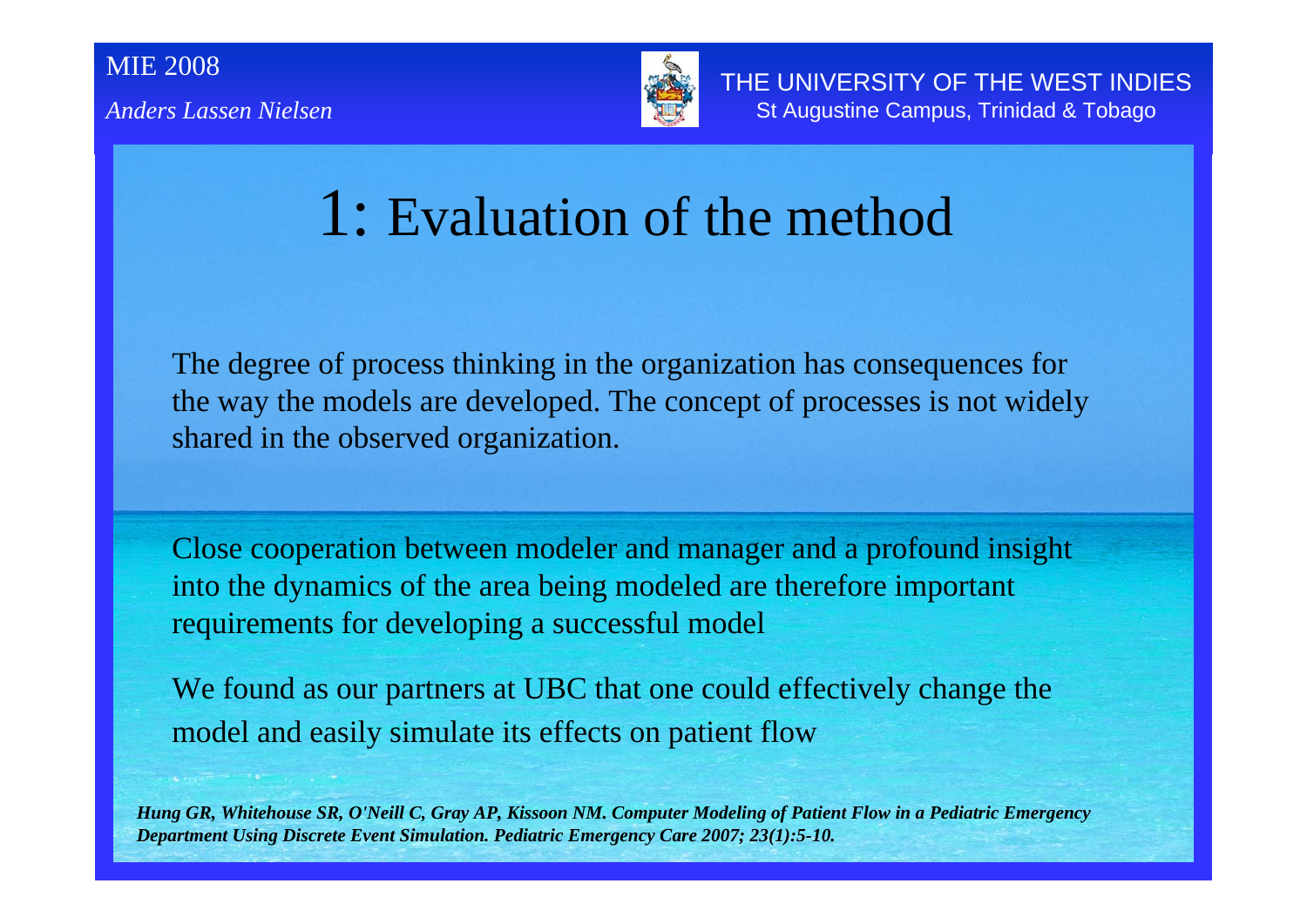

THE UNIVERSITY OF THE WEST INDIES St Augustine Campus, Trinidad & Tobago

### 2: Assess the information required to build a usable model

#### **The time consuming analysis of the activities in the organization is needed.**

**No single expert fully grasp, and no set of documents fully captures, the subtle ways in which individual components are interwoven with one another.** 

#### **One has to look at the ongoing activity itself.**

Hirschhorn L. Campaigning for Change. Harv Bus Rev 2002; 80(7):98-104. Szulanski G, Winter S. Getting It Right the Second Time. Harv Bus Rev 2002; 80(1):62-69. Brown JS. Research that reinvents the corporation. Harvard Business Review on Knowledge Management. Boston: Harvard Business School Press; 1998. 153-159.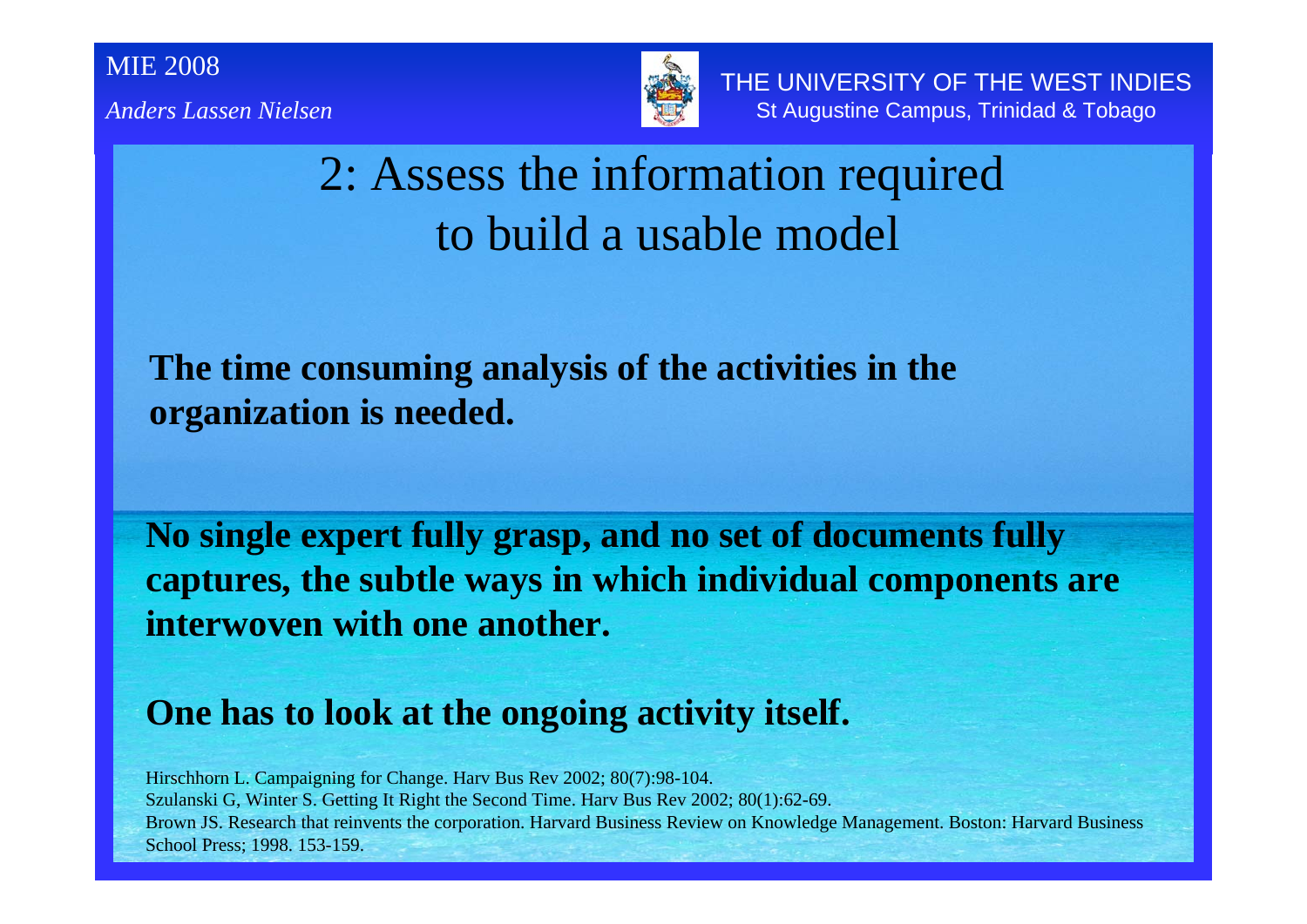

THE UNIVERSITY OF THE WEST INDIES St Augustine Campus, Trinidad & Tobago

#### **3: Was it worthwhile to undertake the data collection needed to build a detailed model** ?

*Performance measures as defined by:* **Emergency Department Performance Measures and Benchmarking Summit**

*Welch S, Augustine J, Camargo CA, Jr., Reese C. Emergency Department Performance Measures and Benchmarking Summit. Acad Emerg Med 2006; 13(10):1074-1080*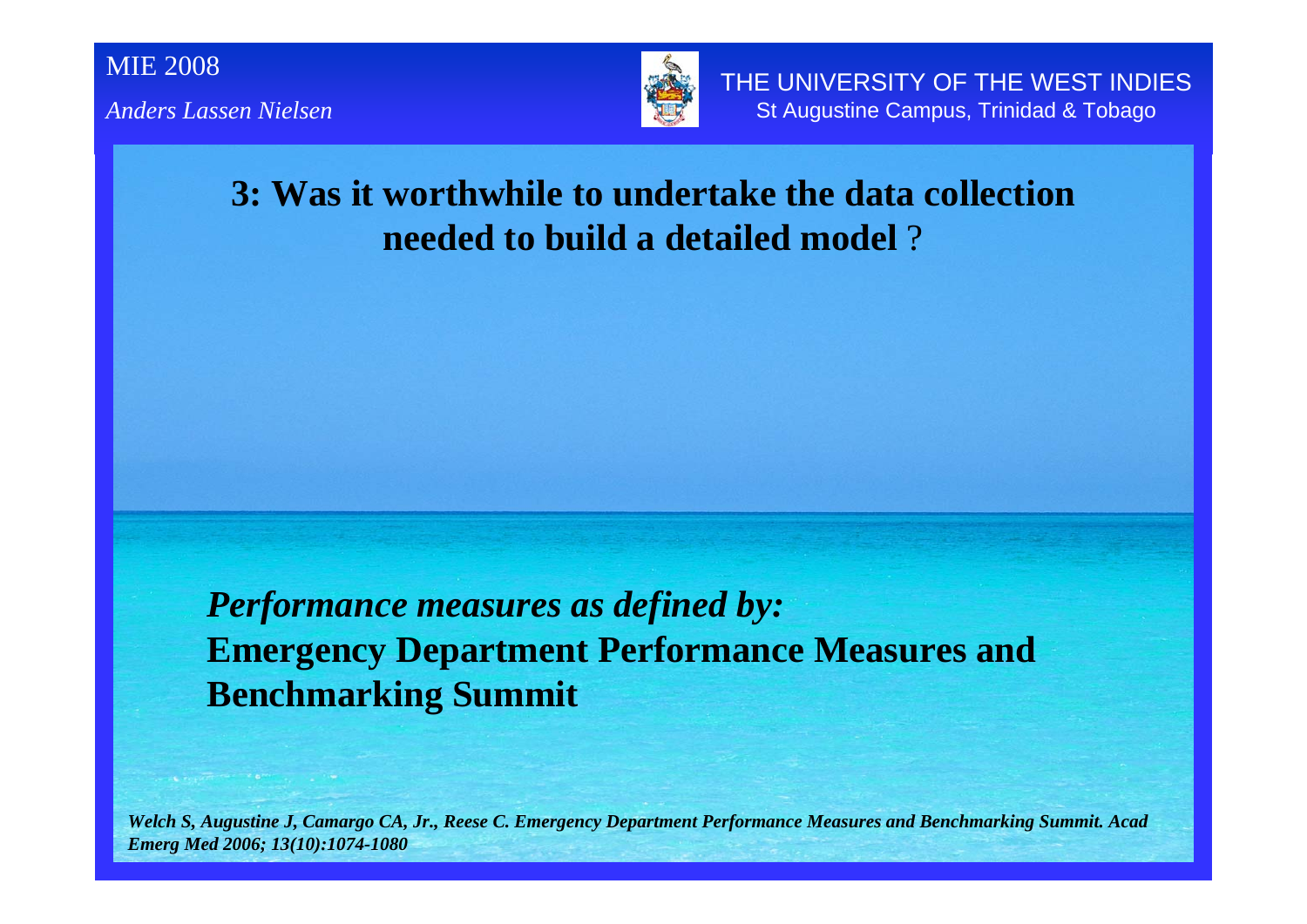*Anders Lassen Nielsen*



THE UNIVERSITY OF THE WEST INDIES St Augustine Campus, Trinidad & Tobago

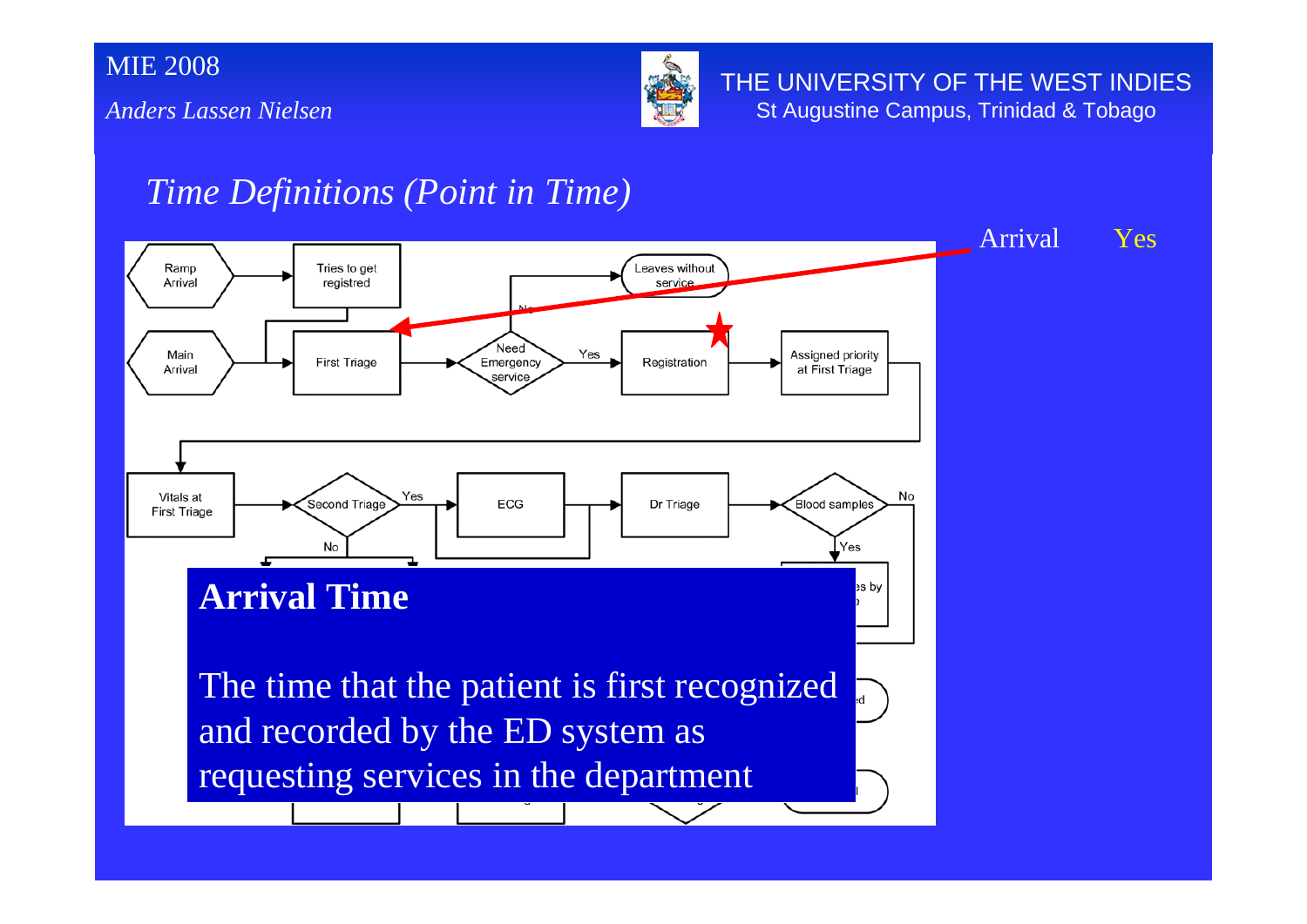*Anders Lassen Nielsen*



THE UNIVERSITY OF THE WEST INDIES St Augustine Campus, Trinidad & Tobago

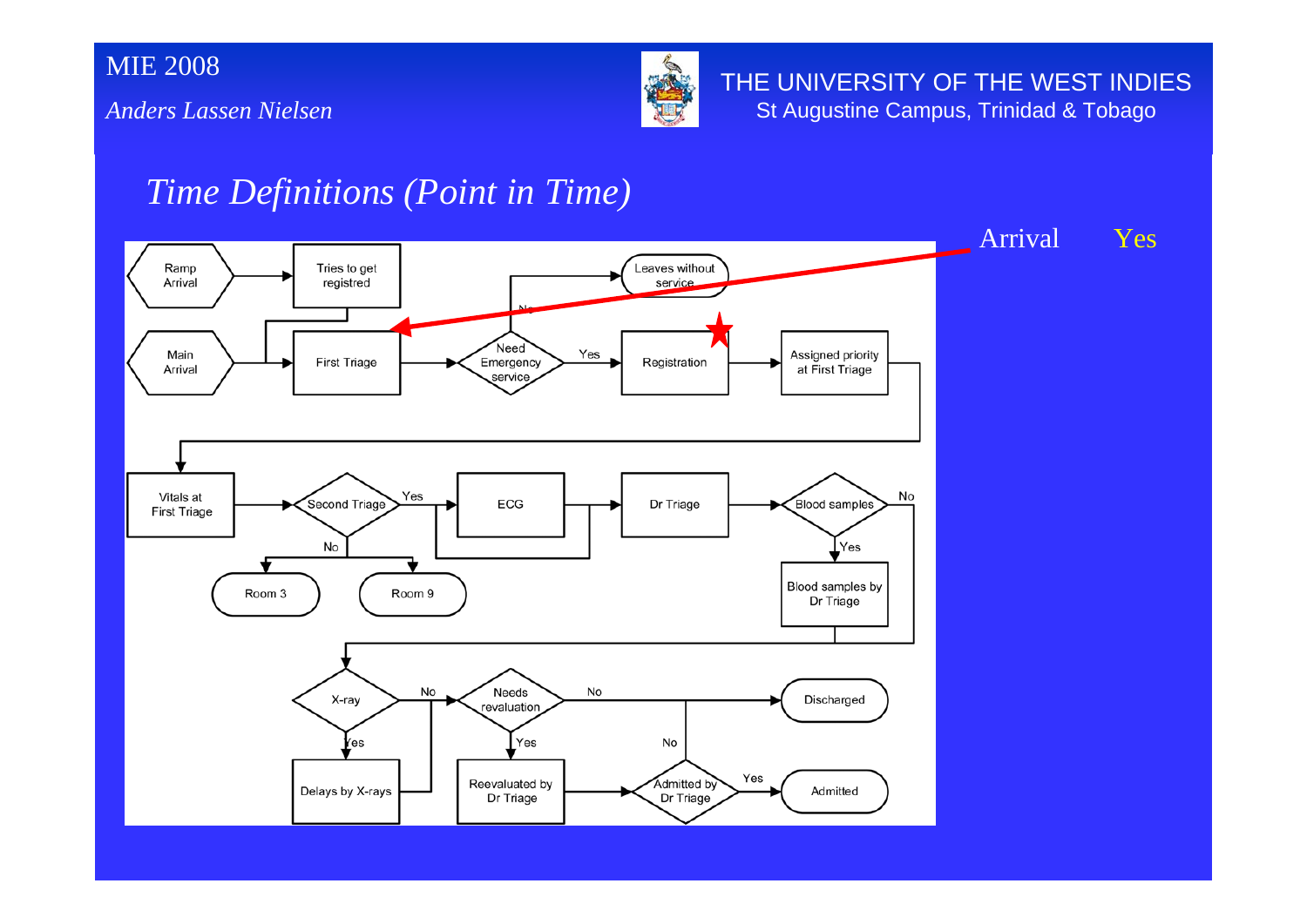*Anders Lassen Nielsen*



THE UNIVERSITY OF THE WEST INDIES St Augustine Campus, Trinidad & Tobago

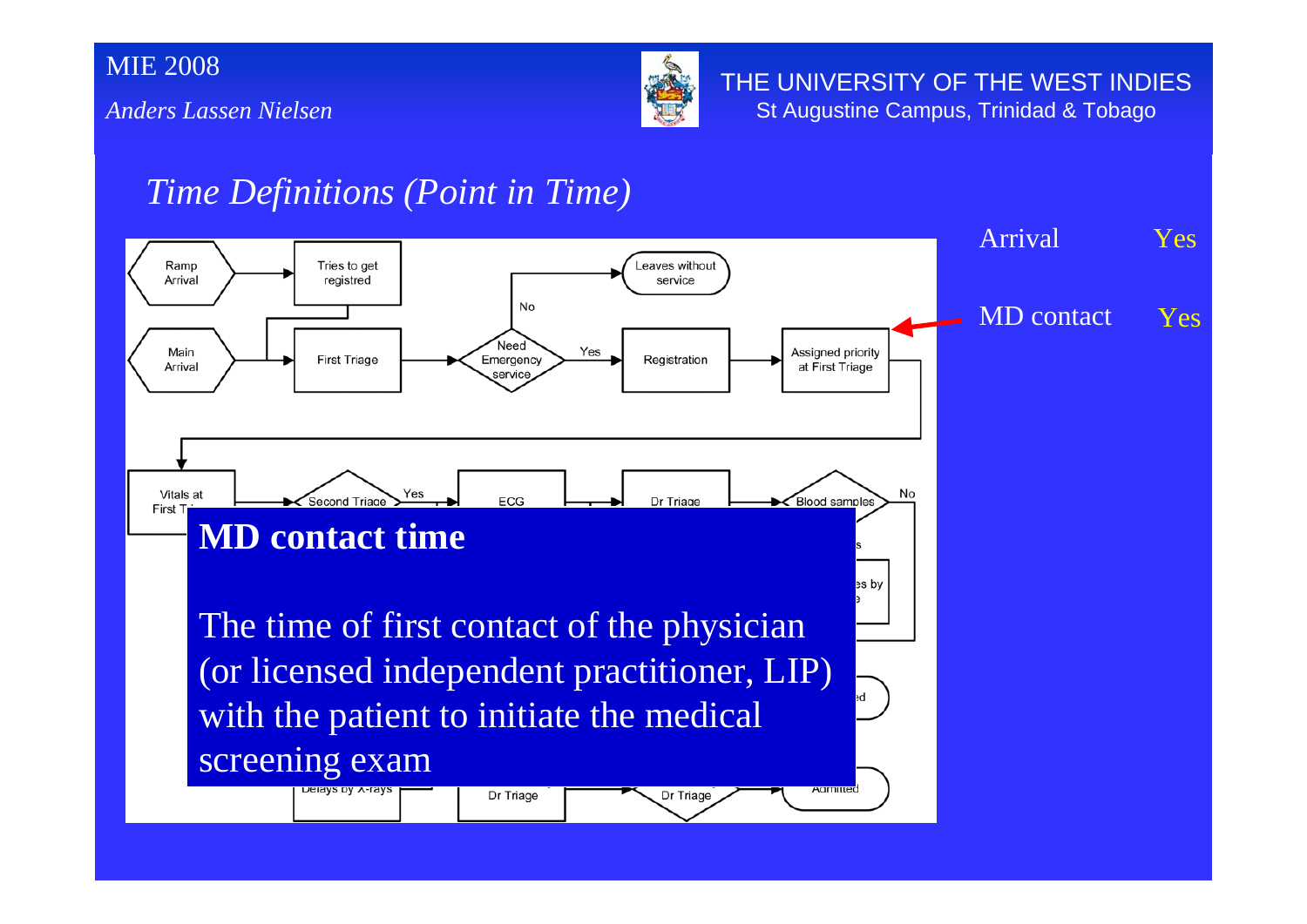*Anders Lassen Nielsen*



THE UNIVERSITY OF THE WEST INDIES St Augustine Campus, Trinidad & Tobago

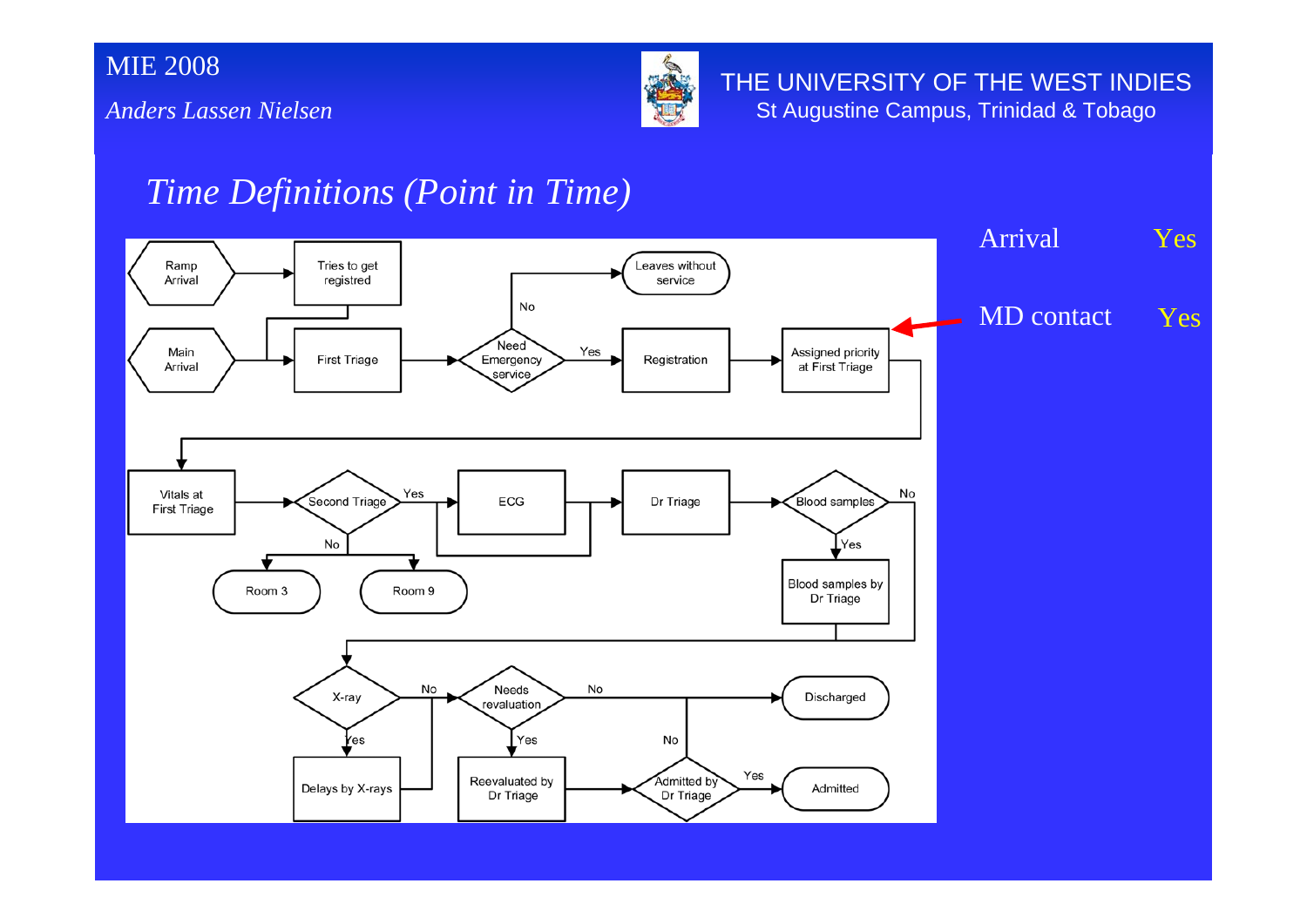*Anders Lassen Nielsen*



THE UNIVERSITY OF THE WEST INDIES St Augustine Campus, Trinidad & Tobago

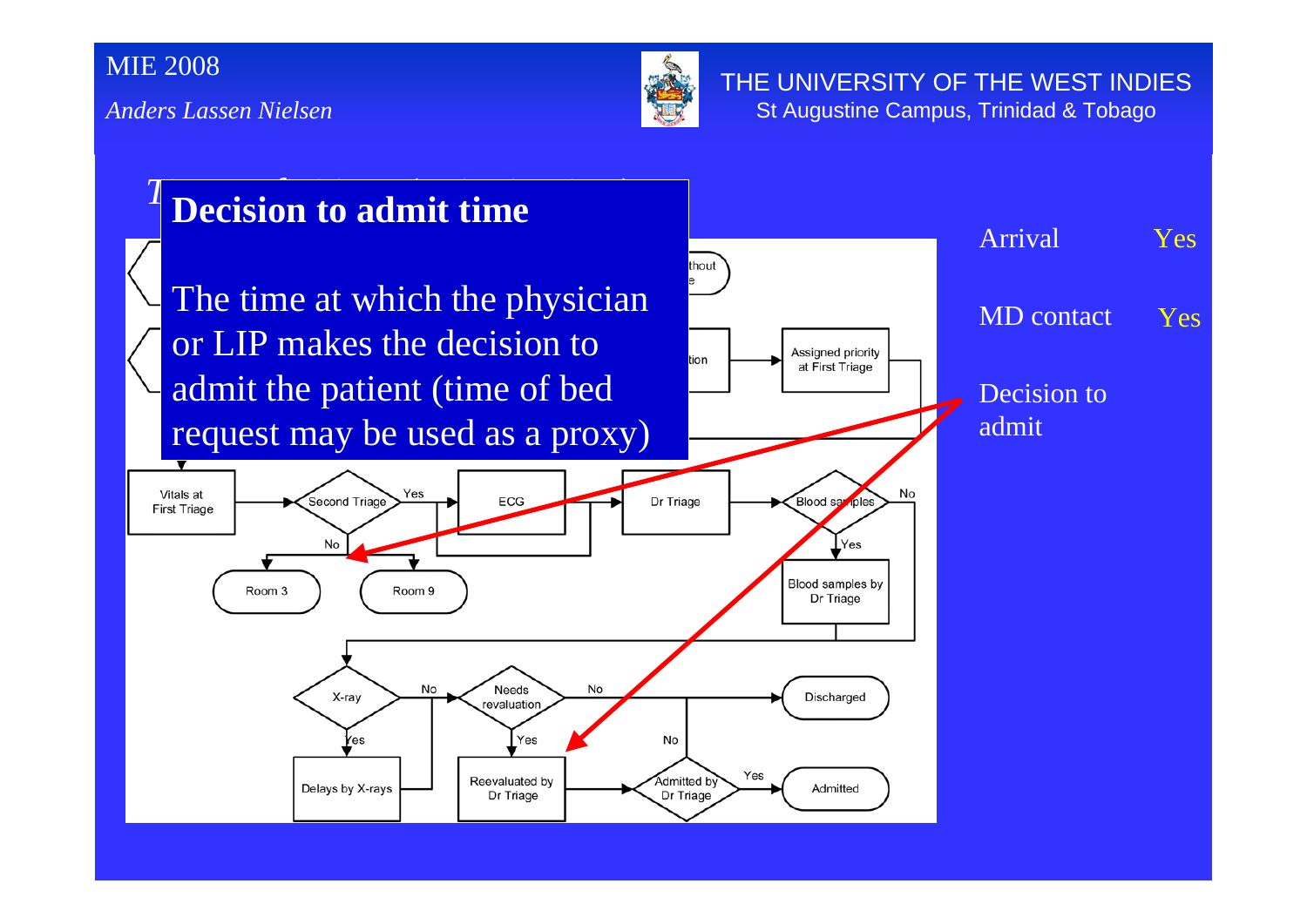*Anders Lassen Nielsen*



THE UNIVERSITY OF THE WEST INDIES St Augustine Campus, Trinidad & Tobago

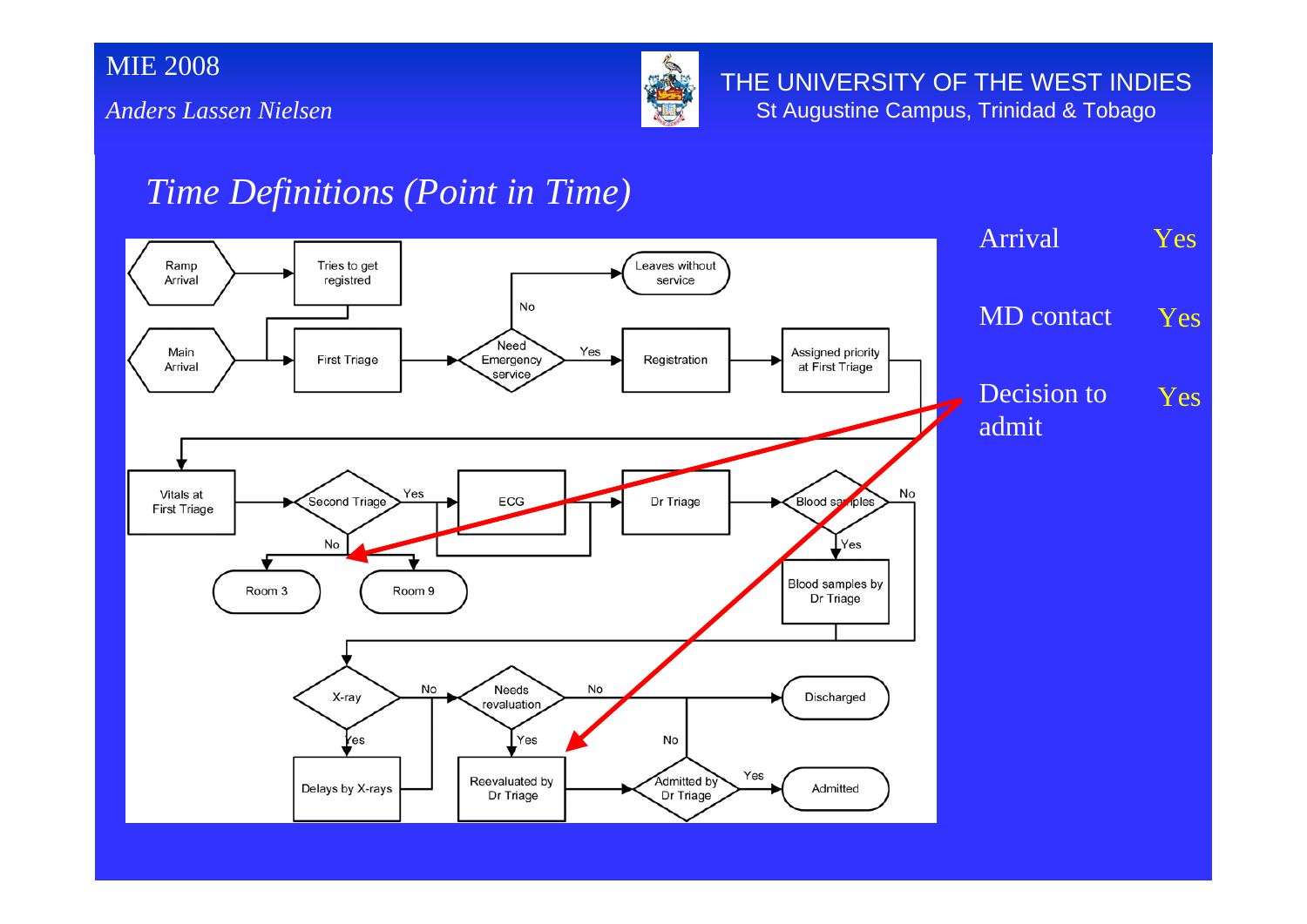

Yes

### *Time Definitions (Point in Time)* **Conversion time**

admitted to the hospital as an inpatient or observation patient, or at <u>.</u><br>m<del>itelele</del>  $\mathbb{R}^{\mathbb{Z}}$  $\mathbb{R}^{\mathbb{Z}}$ The time at which the disposition is made for a patient to be which a patient is designated for observation within a clinical decision area of the ED

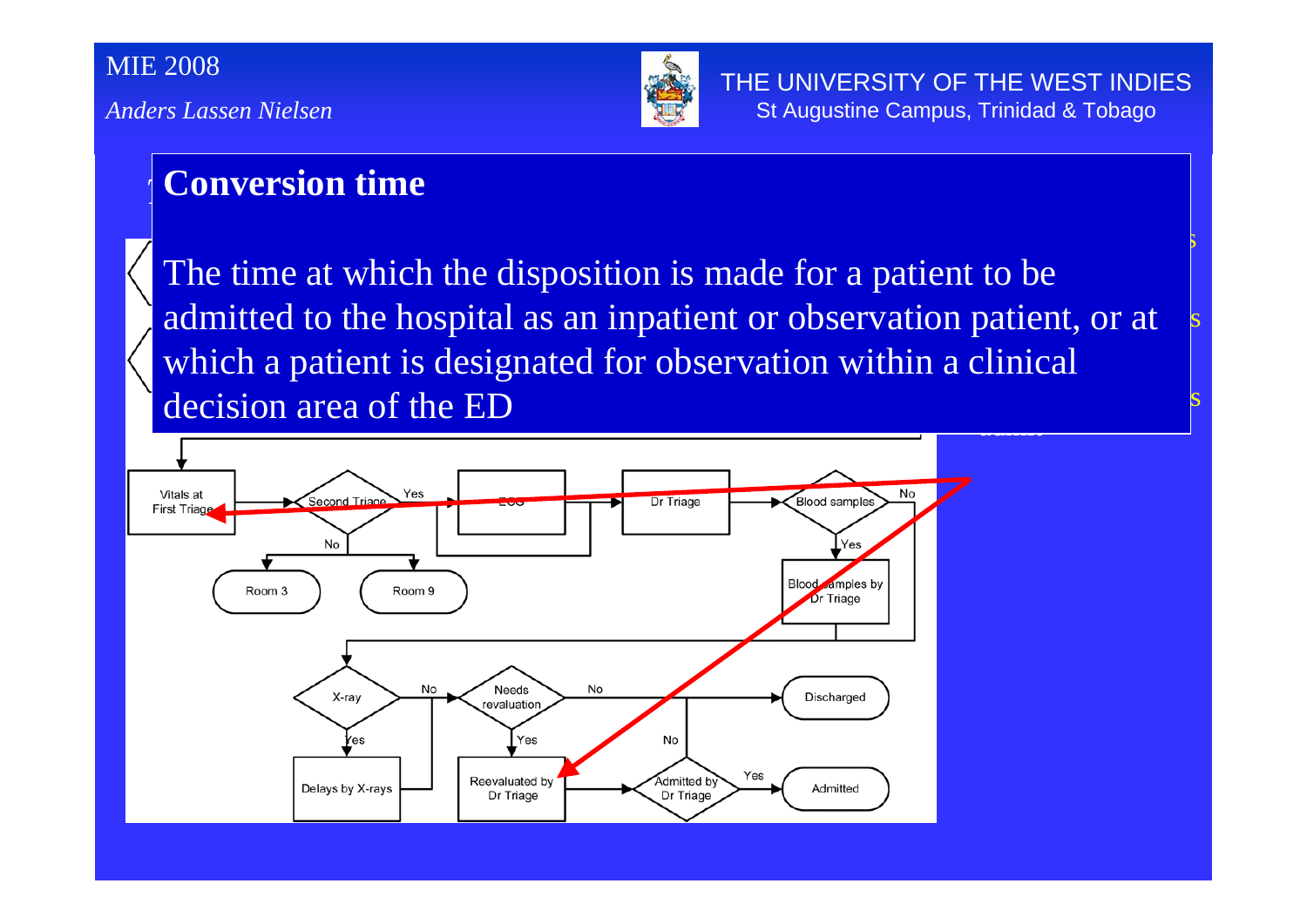*Anders Lassen Nielsen*



THE UNIVERSITY OF THE WEST INDIES St Augustine Campus, Trinidad & Tobago

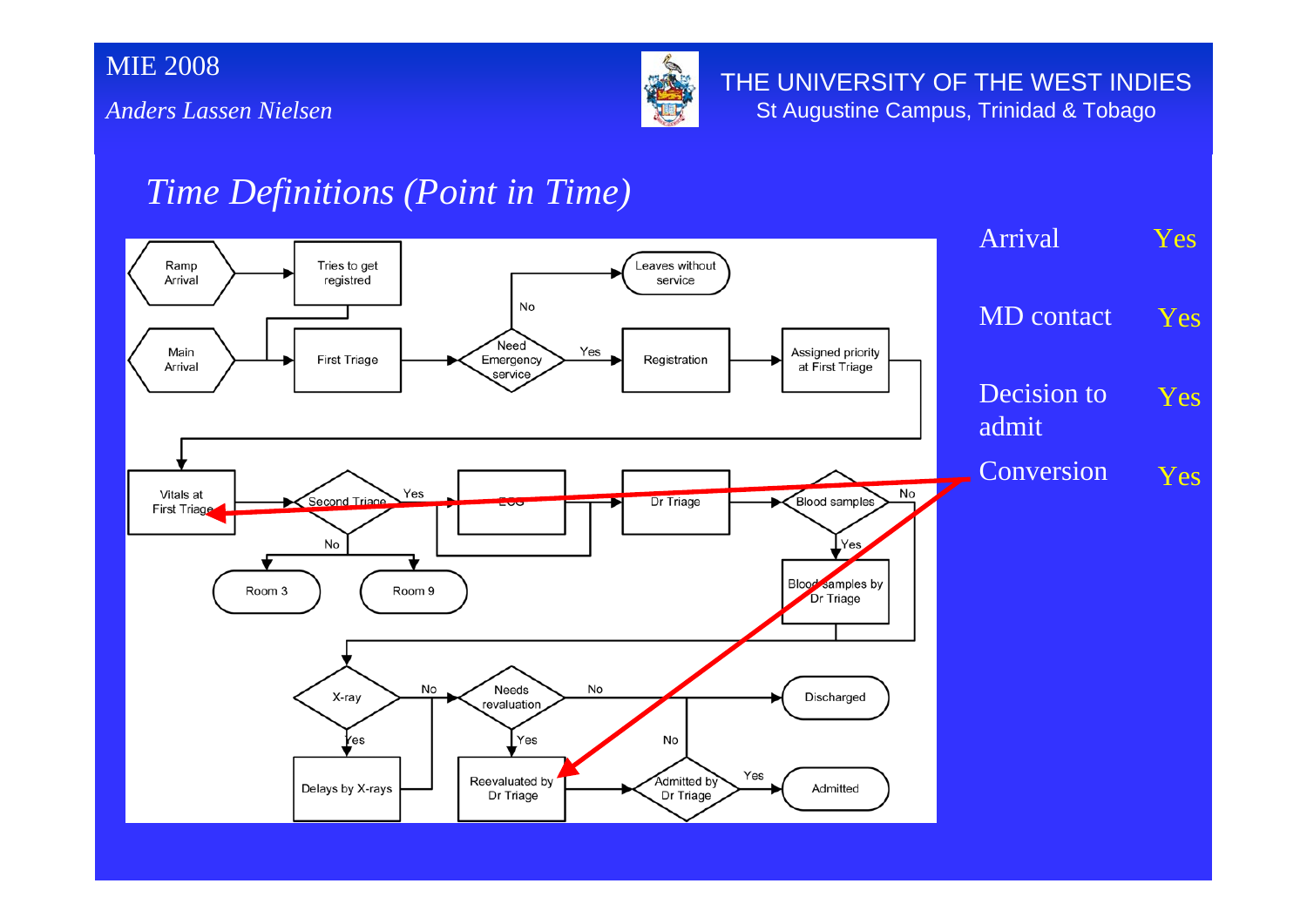*Anders Lassen Nielsen*



THE UNIVERSITY OF THE WEST INDIES St Augustine Campus, Trinidad & Tobago

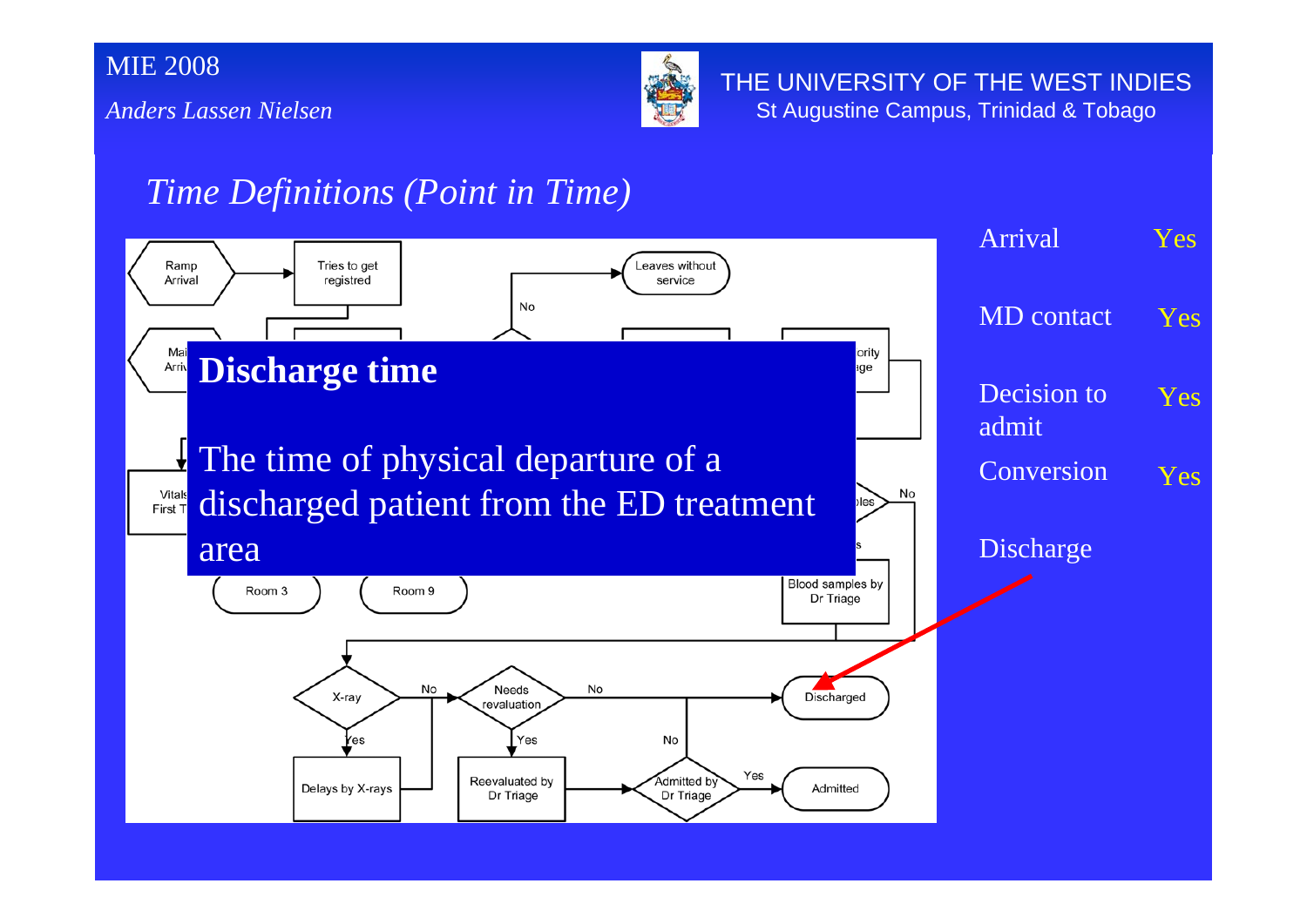*Anders Lassen Nielsen*



THE UNIVERSITY OF THE WEST INDIES St Augustine Campus, Trinidad & Tobago

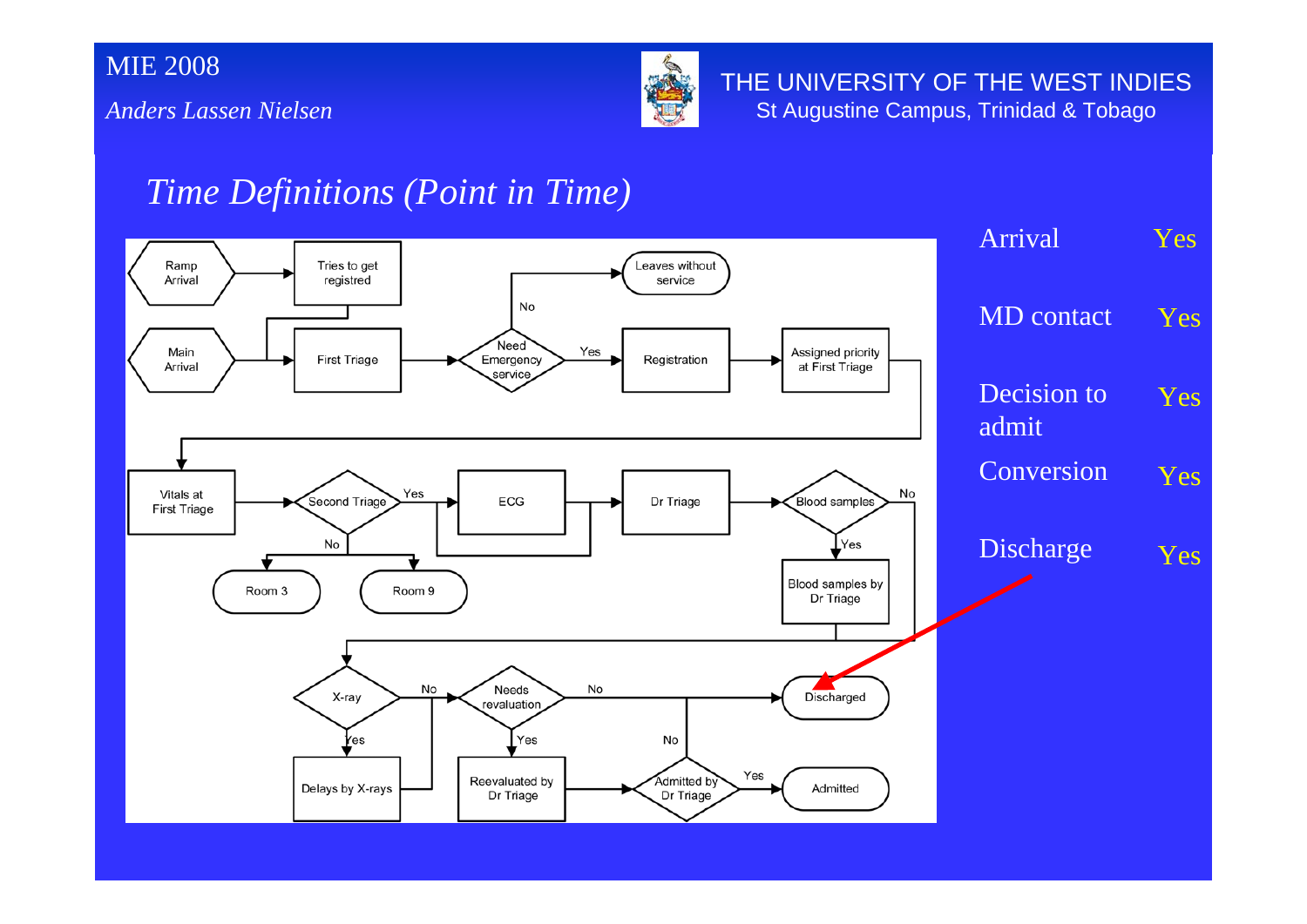*Anders Lassen Nielsen*



THE UNIVERSITY OF THE WEST INDIES St Augustine Campus, Trinidad & Tobago

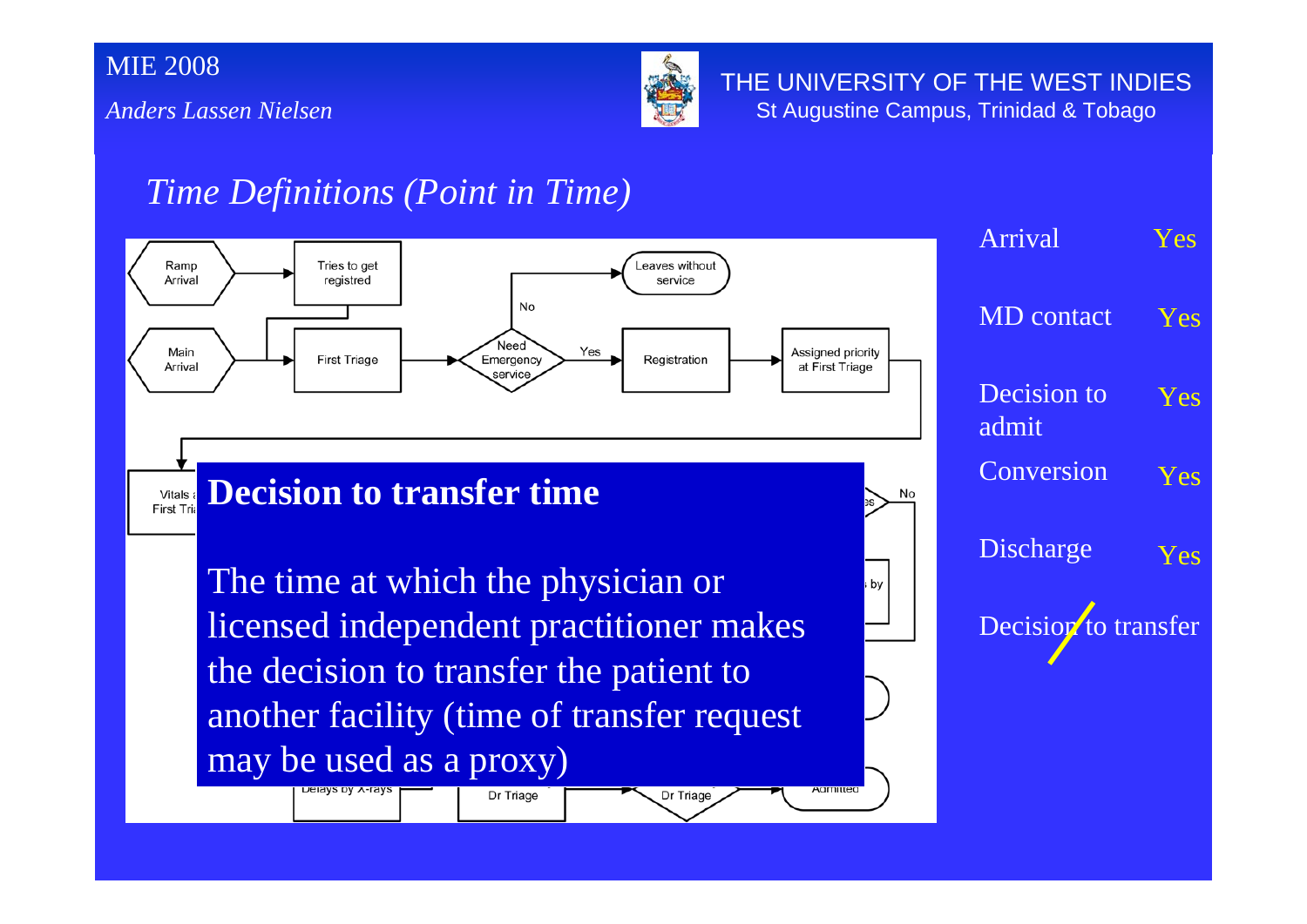*Anders Lassen Nielsen*



THE UNIVERSITY OF THE WEST INDIES St Augustine Campus, Trinidad & Tobago

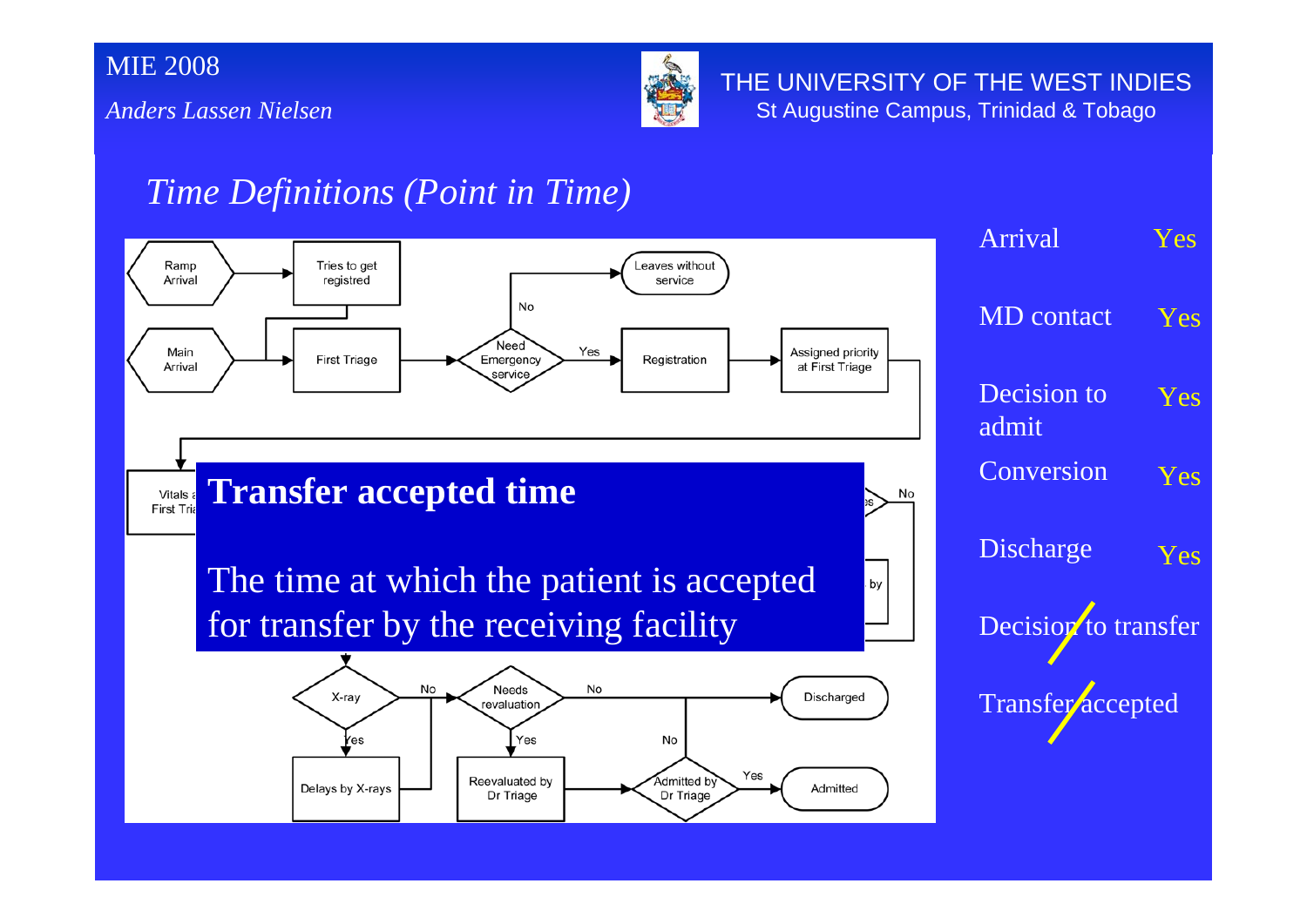*Anders Lassen Nielsen*



THE UNIVERSITY OF THE WEST INDIES St Augustine Campus, Trinidad & Tobago

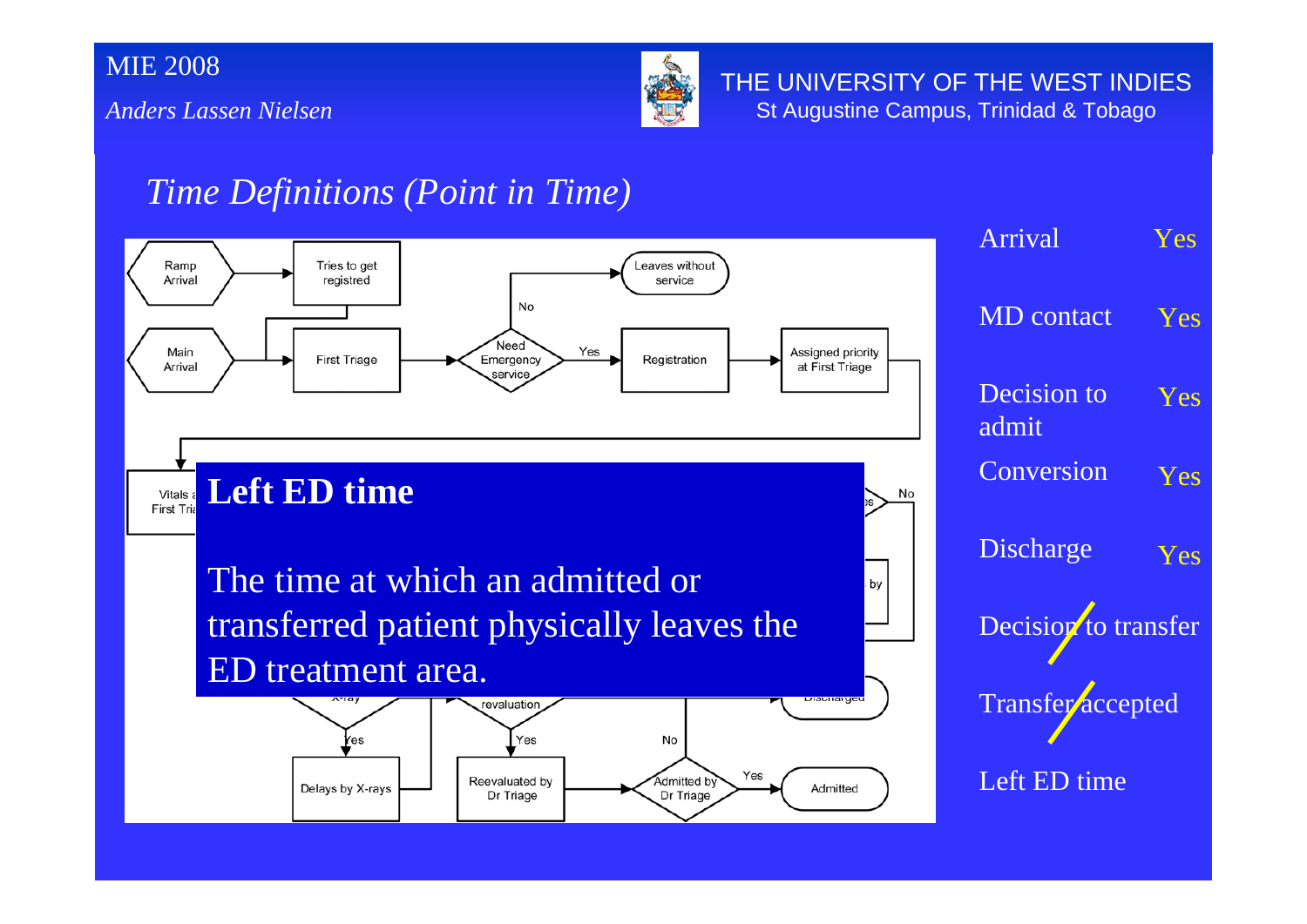*Anders Lassen Nielsen*



THE UNIVERSITY OF THE WEST INDIES St Augustine Campus, Trinidad & Tobago

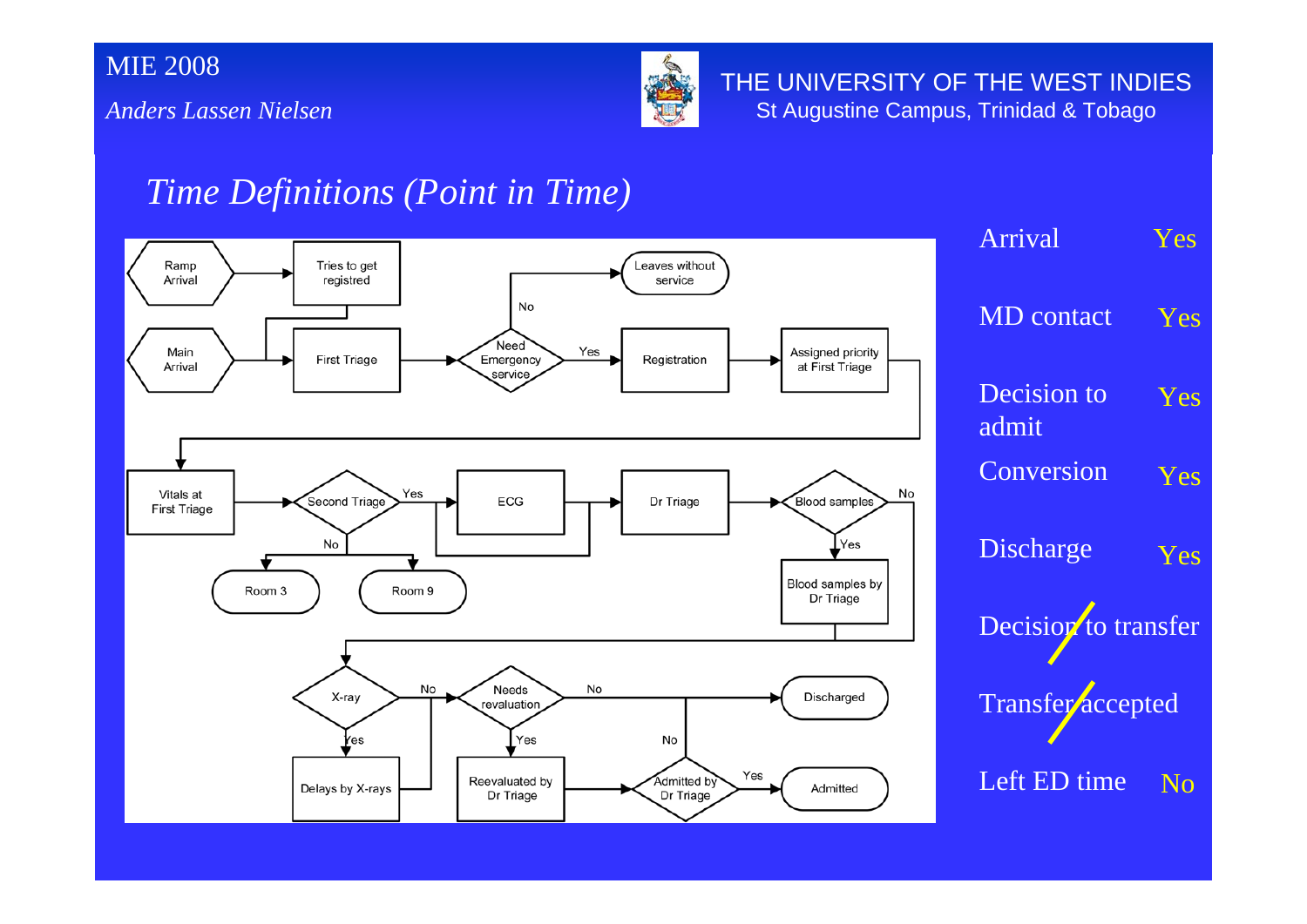

THE UNIVERSITY OF THE WEST INDIES St Augustine Campus, Trinidad & Tobago

#### *Time Intervals: Turnaround Time*<sup>s</sup>

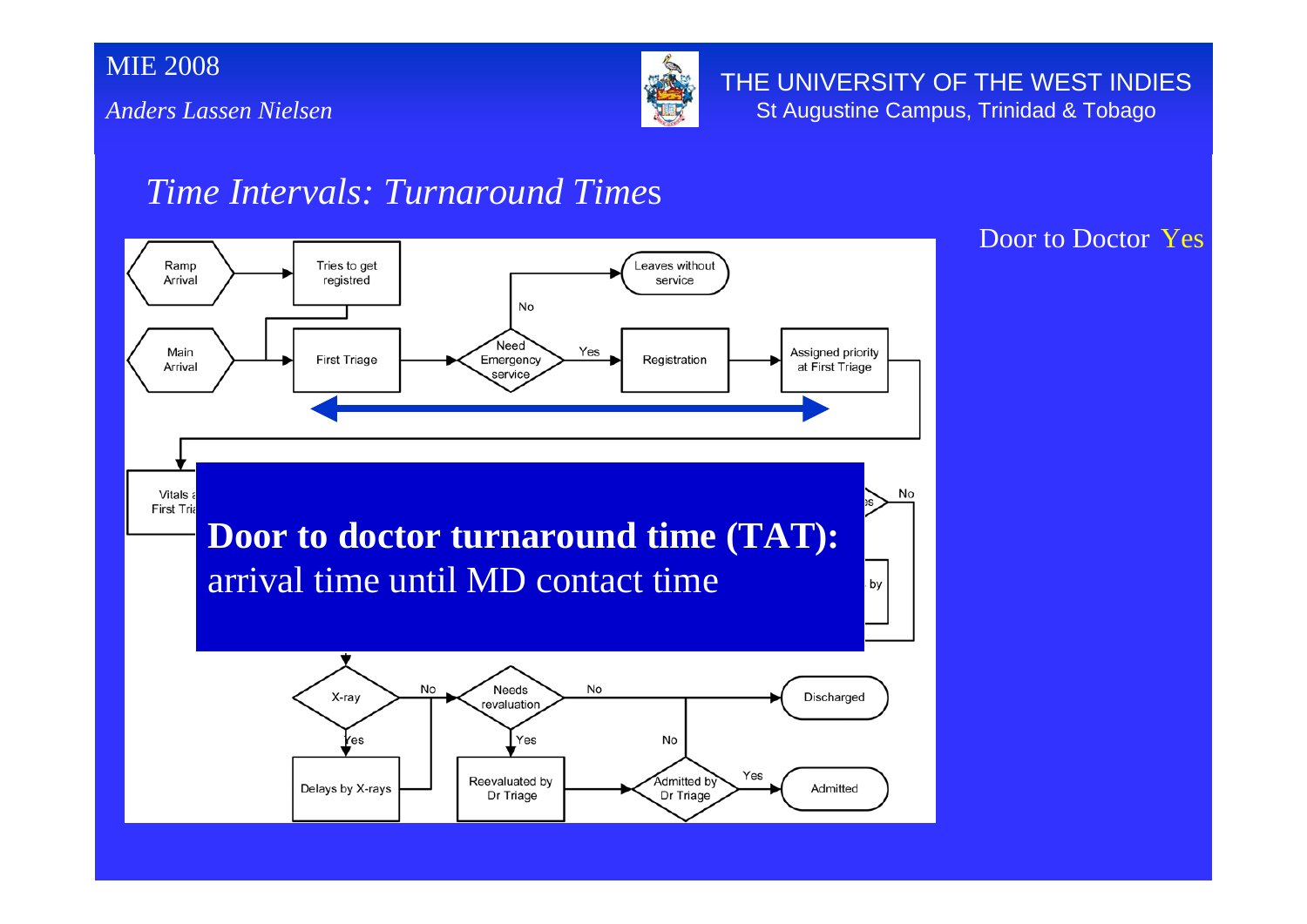*Anders Lassen Nielsen*



THE UNIVERSITY OF THE WEST INDIES St Augustine Campus, Trinidad & Tobago

#### *Time Intervals: Turnaround Time*<sup>s</sup>

#### **Doctor to disposition TAT:**

The time from physician notification (the physicians responsible for patients in the ED) that all pertinent test results are available, until disposition time

Door to Doctor Yes

Dr to disposition P

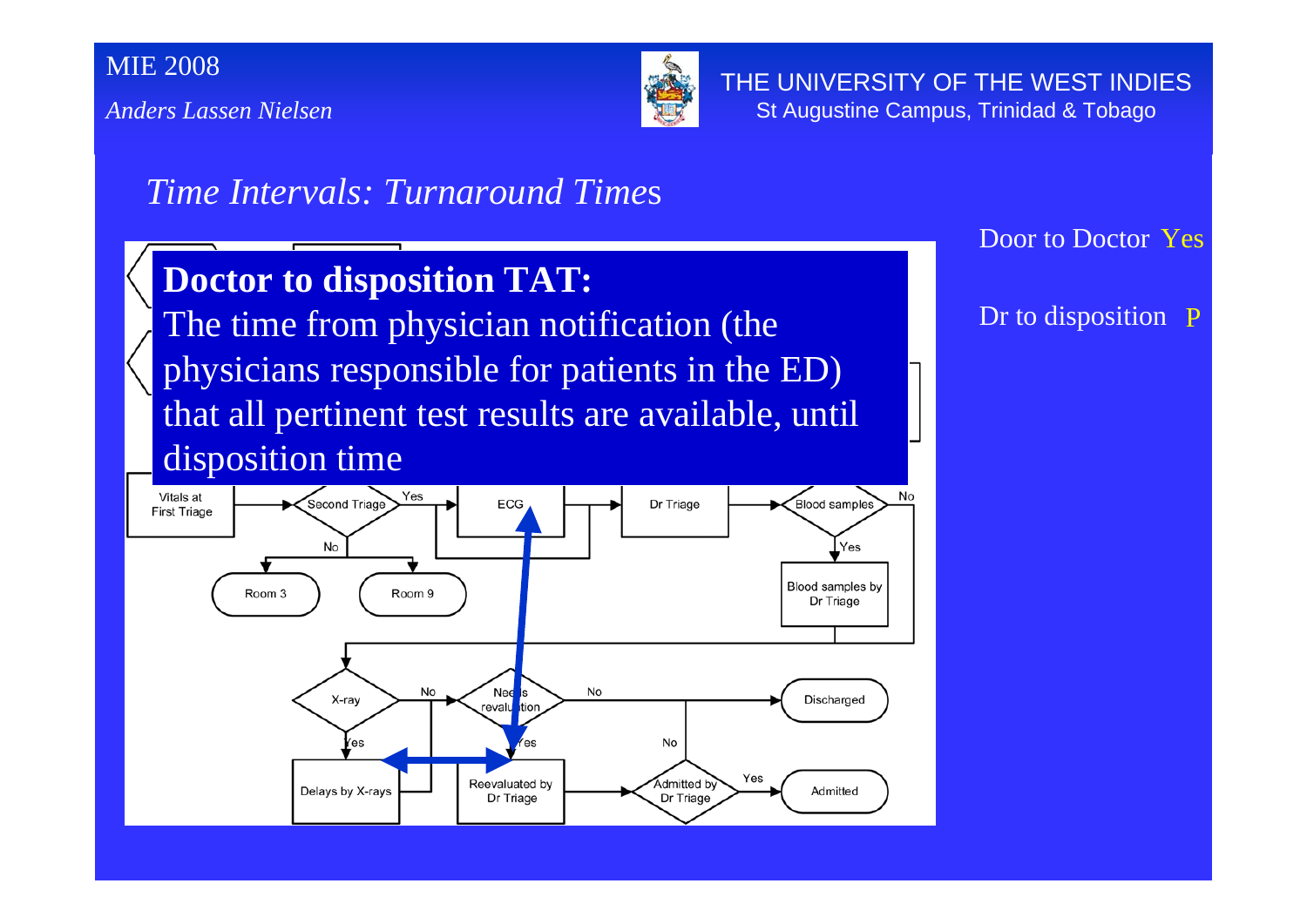

THE UNIVERSITY OF THE WEST INDIES St Augustine Campus, Trinidad & Tobago

#### *Time Intervals: Turnaround Time*<sup>s</sup>



(LOS) or TAT  $\frac{1}{2}$   $\frac{1}{2}$   $\frac{1}{2}$   $\frac{1}{2}$ **ED length of stay** the patient time in the ED with the following markers: -Admitted patients: arrival time to conversion time -Discharged patients: arrival time to discharge time; and -Transferred patients: arrival time to transfer conversion time

'es

P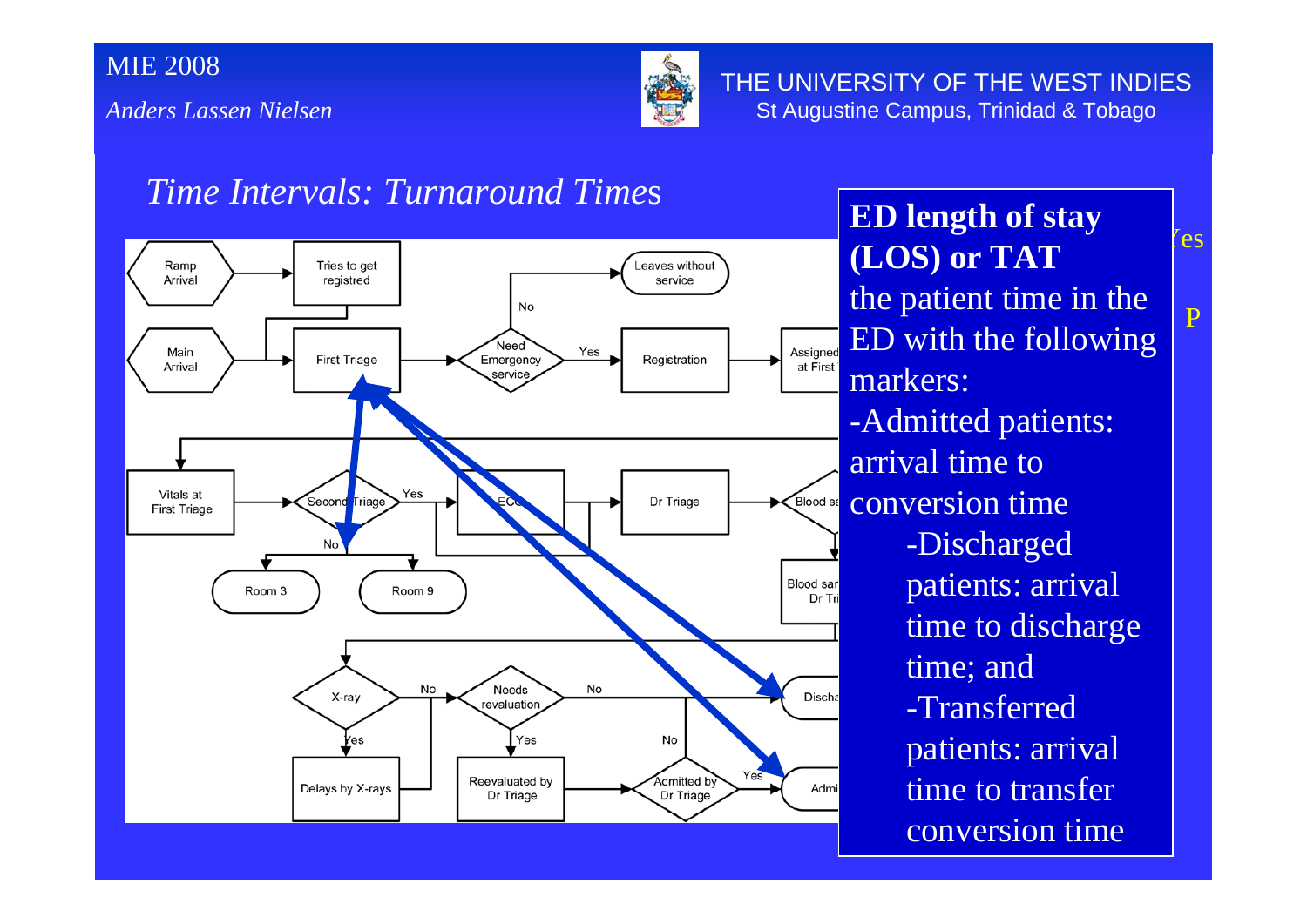

THE UNIVERSITY OF THE WEST INDIES St Augustine Campus, Trinidad & Tobago

#### *Time Intervals: Turnaround Time*<sup>s</sup>

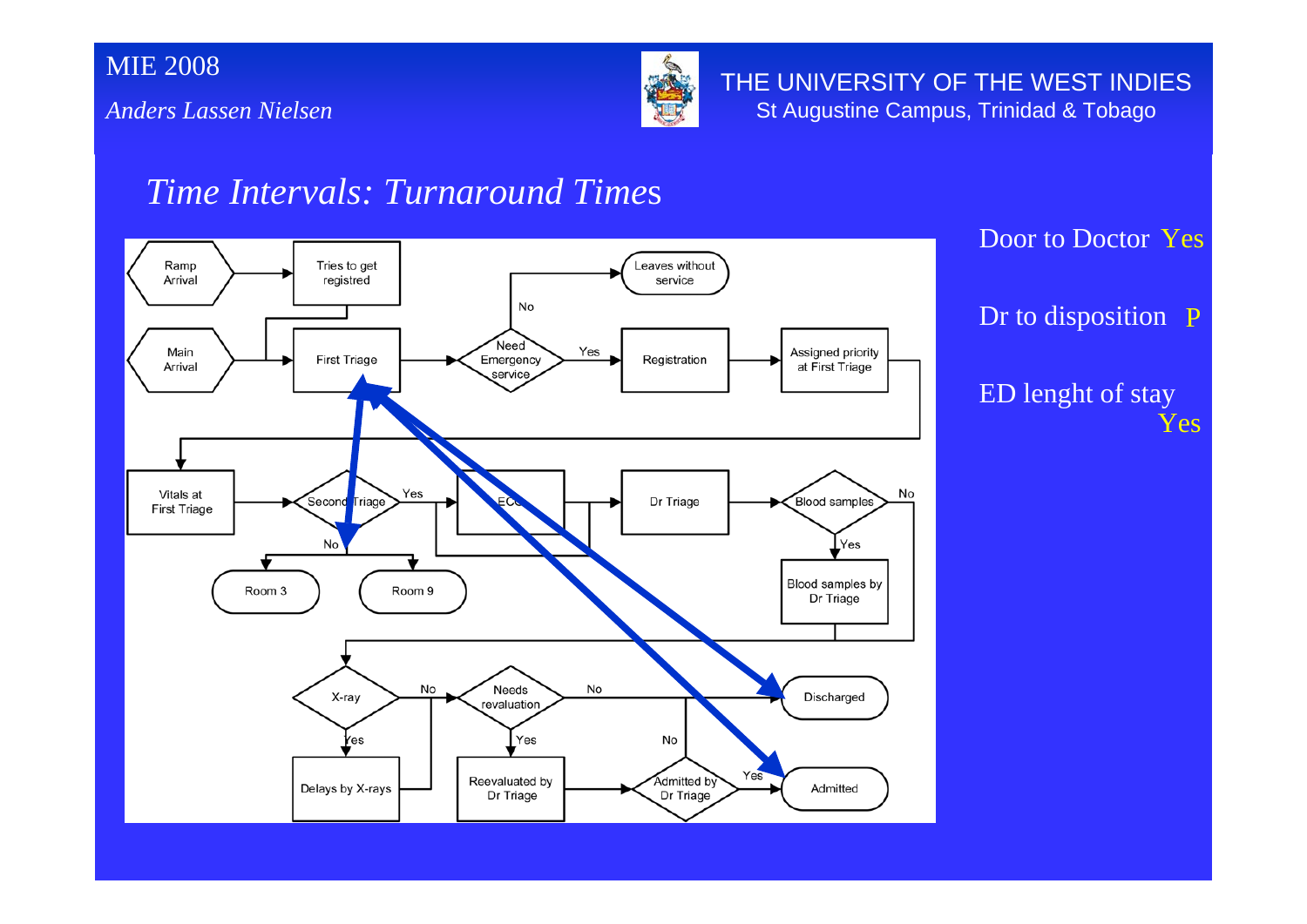*Anders Lassen Nielsen*



THE UNIVERSITY OF THE WEST INDIES St Augustine Campus, Trinidad & Tobago

#### *Time Intervals: Turnaround Time*<sup>s</sup>

#### **Radiology TAT**

The time from the placement of an order for a radiographic test until the time the results are returned (there will be operational variation here based on institutional processes; Real-Time Radiology and ED Wet Reads are considered best practices but are not available everywhere; the time from when a radiographic study is ordered until a result is available [that is used to make decisions about patients] is what is to be measured here)



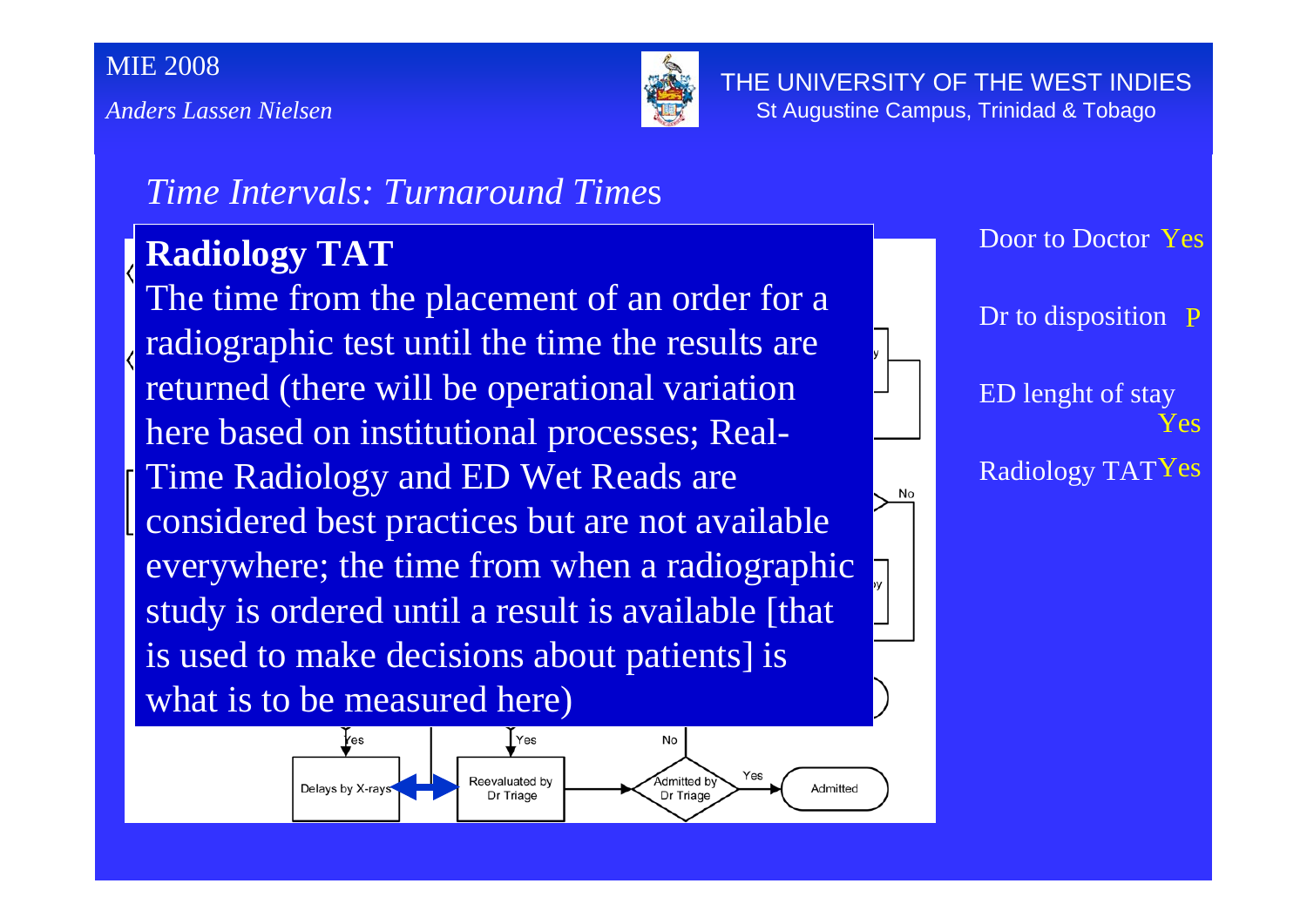

THE UNIVERSITY OF THE WEST INDIES St Augustine Campus, Trinidad & Tobago

#### *Time Intervals: Turnaround Time*<sup>s</sup>

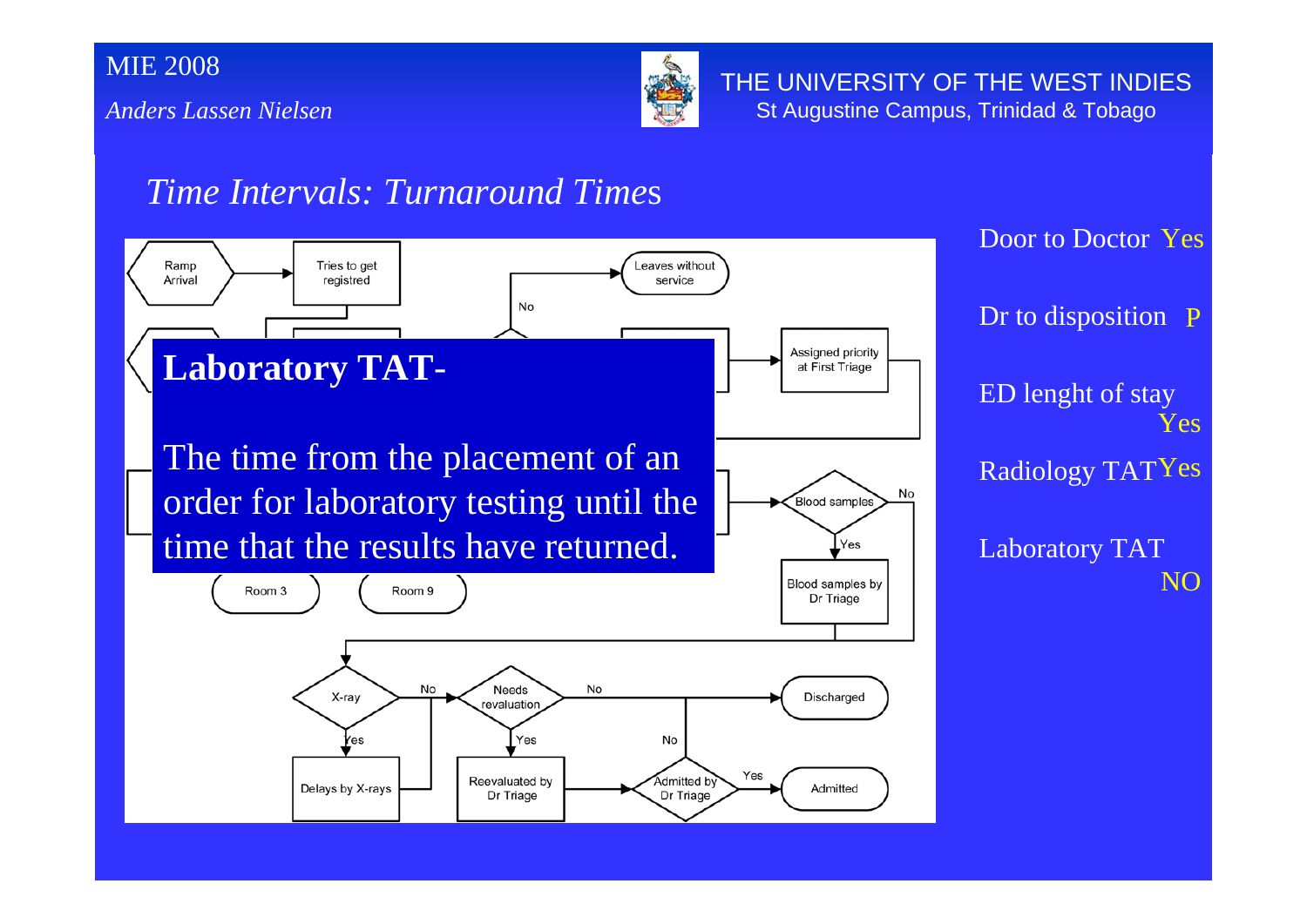

THE UNIVERSITY OF THE WEST INDIES St Augustine Campus, Trinidad & Tobago

#### *Time Intervals: Turnaround Time*<sup>s</sup>

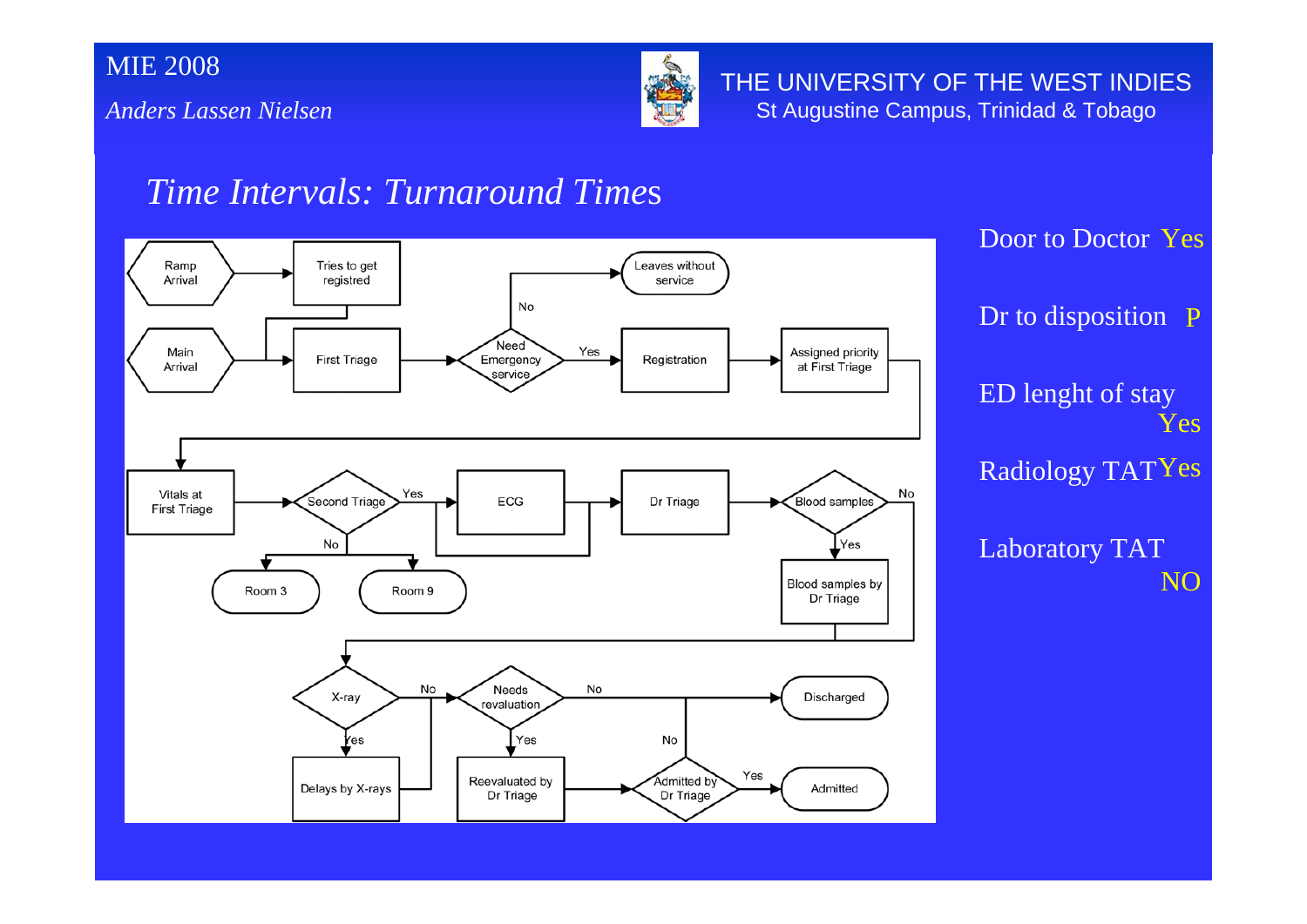

THE UNIVERSITY OF THE WEST INDIES St Augustine Campus, Trinidad & Tobago

### *Defined Elements of Emergency Service Units*



- Electrocardiograms performed per 100 patients seen;
- Simple imaging procedures performed per 100 patients seen;
- Computed tomography or magnetic resonance imaging scans performed per 100 patients seen;
- Trauma panel utilization per 100 patients seen;
- Cardiac biomarker tests performed per 100 patients seen;
- Medication doses administered per 100 patients seen (eventually stratified by type of medication);
- ED crowding, defined as the number of hours (reported as a per-day element) in which patient census exceeds designated patient-care areas.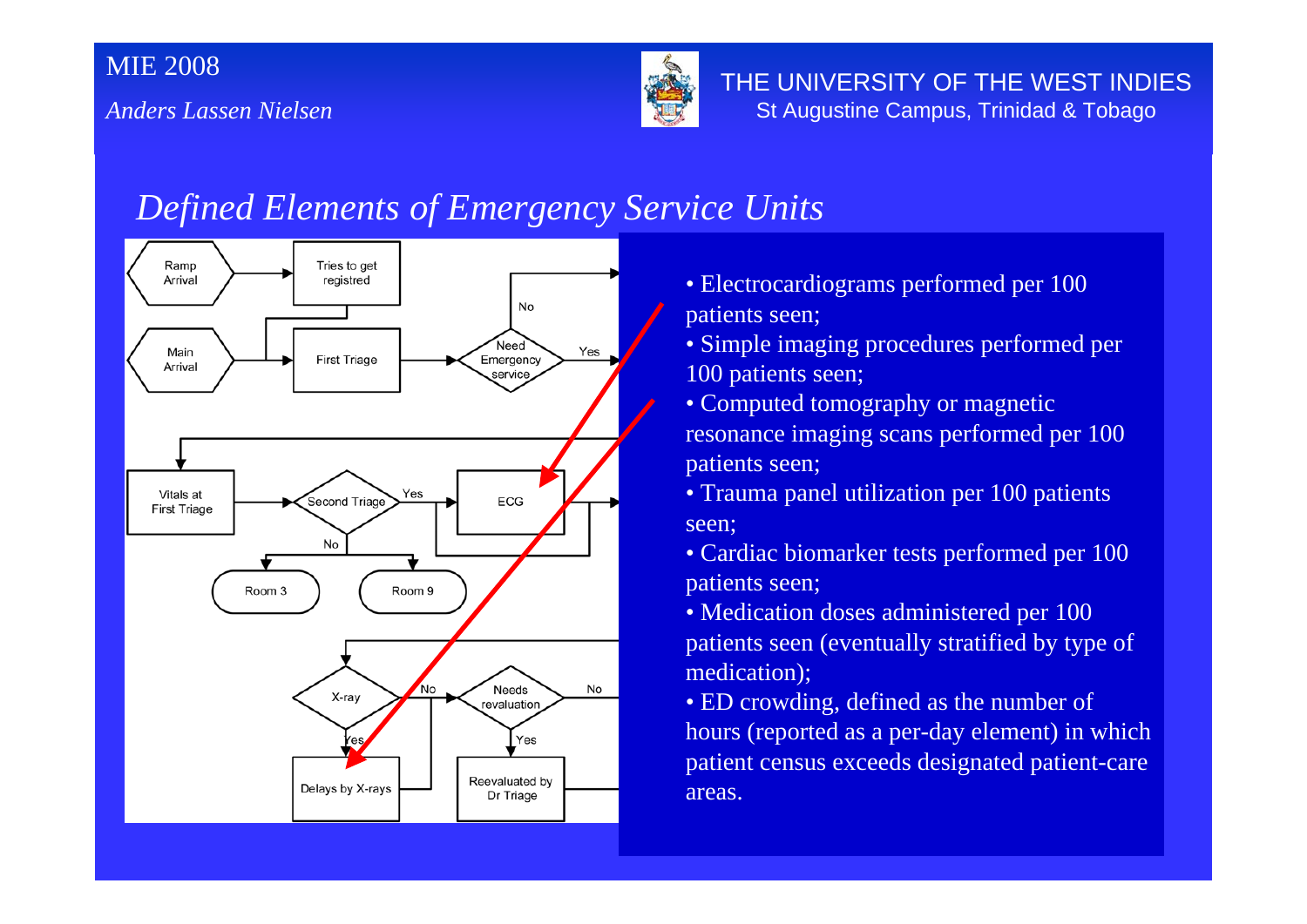

#### **Was it worthwhile to undertake the data collection needed to build a detailed model** ?

*The collected data gave us data to benchmark performance with published data on ED performance, and allowed the benchmarking of results from each simulations* 

We Agee with Coats and Michalis that the collection of additional data and development of more sophisticated models seem worthwile

Our conclusion is that discrete event simulation can be applied to any ED

*Coats TJ, Michalis S. Mathematical modelling of patient flow through an accident and emergency department. Emerg Med J 2001; 18(3):190-192*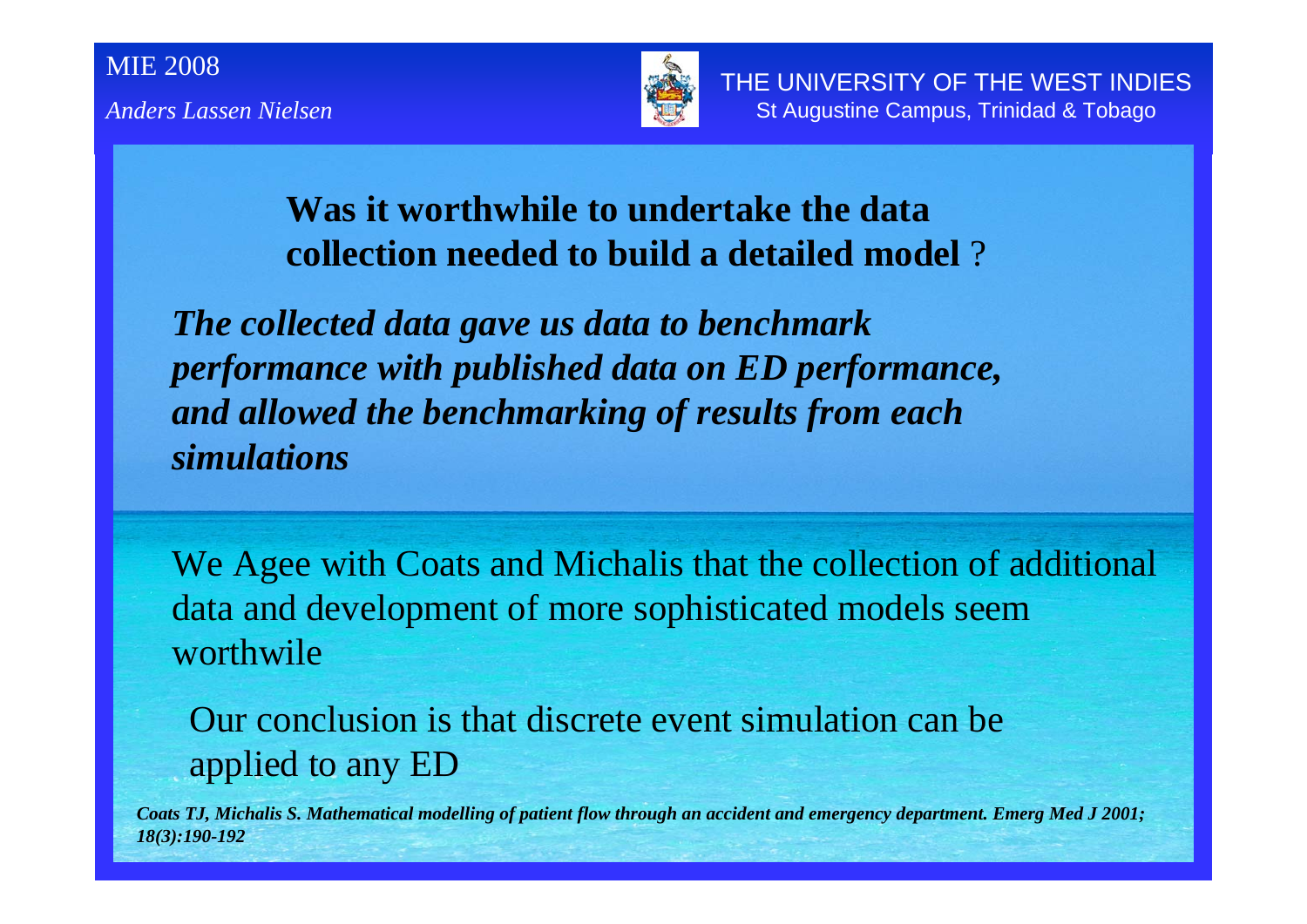

THE UNIVERSITY OF THE WEST INDIES St Augustine Campus, Trinidad & Tobago

#### Is it worthwhile in a developing country

Models of integrated patient pathways is one way forward. It will have to incorporate evidence-based medicine at a high level.

Require well-defined patient flow. Simulation is a development tool

Young argues that because healthcare systems around the world are undergoing redesign and refocusing on patients, there is a strategic role for modeling and simulation to play. The creation of strategic scenarios that work according to process philosophies - as used, for instance, in manufacturing and aviation - could help to deliver high quality care to millions of people

*Young T. An Agenda for Healthcare and Information Simulation. Health Care Management Science 2005; 8(3):189-196.*